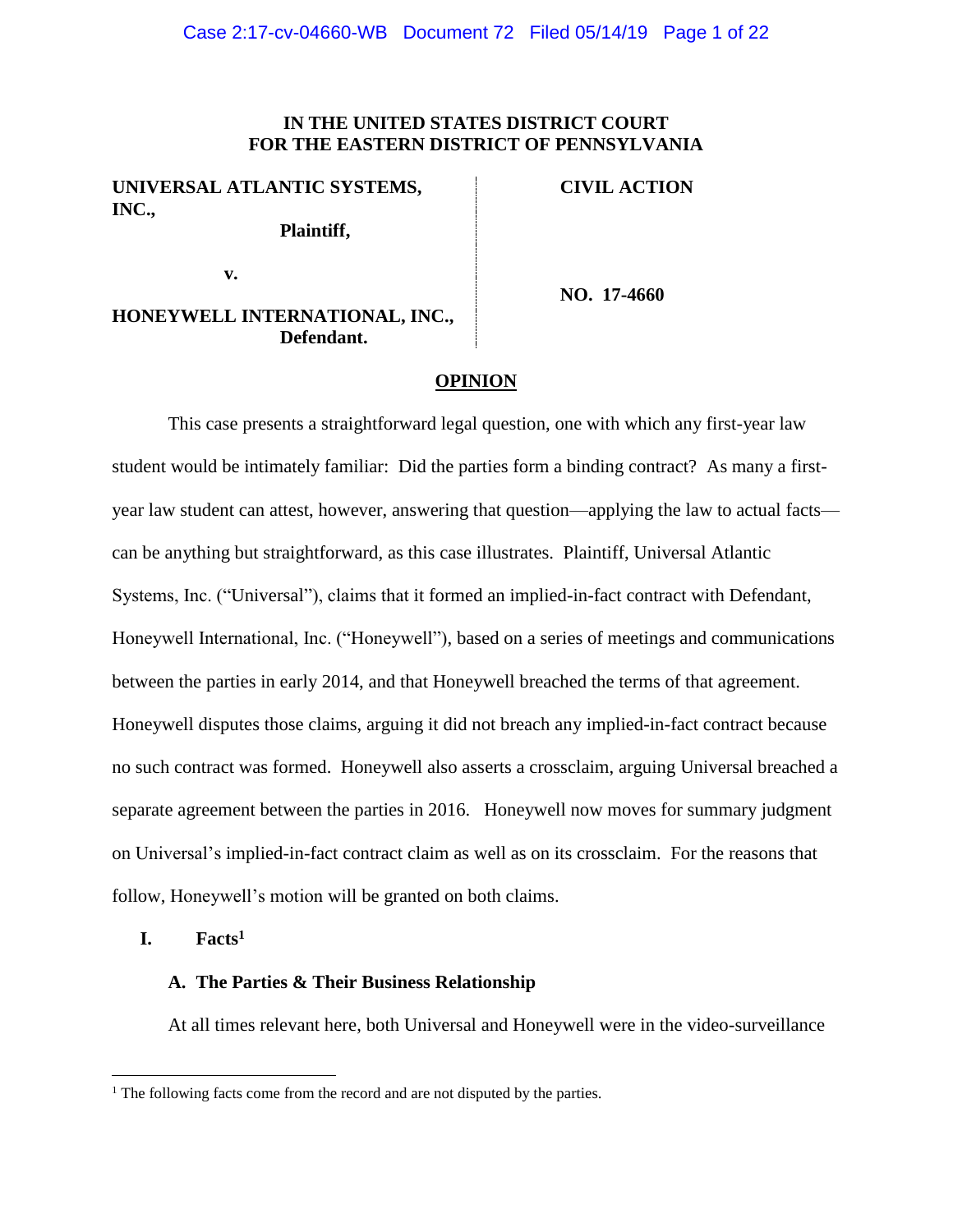# Case 2:17-cv-04660-WB Document 72 Filed 05/14/19 Page 2 of 22

business. Honeywell developed and sold video-surveillance equipment, including both hardware in the form of video recorders—*i.e.*, security cameras—and software that ran on those video recorders. Universal purchased video-surveillance equipment from Honeywell, amongst other vendors, and then sold or leased that equipment to large, multi-location companies such as McDonald's and Panera Bread.

Although Universal was one of the largest purchasers of Honeywell's security equipment in the country, prior to 2013, Universal purchased hardware from Honeywell at prices agreed upon through informal discussions between Scott Elkins, Universal's President, and Scott Harkins, the Honeywell executive that managed the Universal relationship for several years. In November 2013, however, the parties executed a written agreement that set a fixed price for Universal's purchase of Honeywell's video recorders.<sup>2</sup>

## **B. Move from Analog to Digital**

 $\overline{a}$ 

A catalyst of this dispute was the video-surveillance industry's transition from analog to digital technology over the last decade. Up until the mid-2000's, the dominant videosurveillance technology was digital video recorders ("DVRs"). Despite the name, DVRs were analog technologies, not designed to be connected to the internet.

In the 1990s, Honeywell developed and began selling its Rapid Eye line of DVRs as well as a suite of software services related to the hardware. Those services included Rapid Eye Report ("RER"), which collected data from Rapid Eye DVRs and created customizable reports for end users, and "Admin/View," which allowed end users to remotely administer and view Rapid Eye DVRs.

Universal purchased thousands of Rapid Eye systems, and then sold or leased those

<sup>&</sup>lt;sup>2</sup> The precise terms were that Universal would pay \$2,100 for each 16-channel analog video recorder, and \$1,840 for each 8-channel analog video recorder.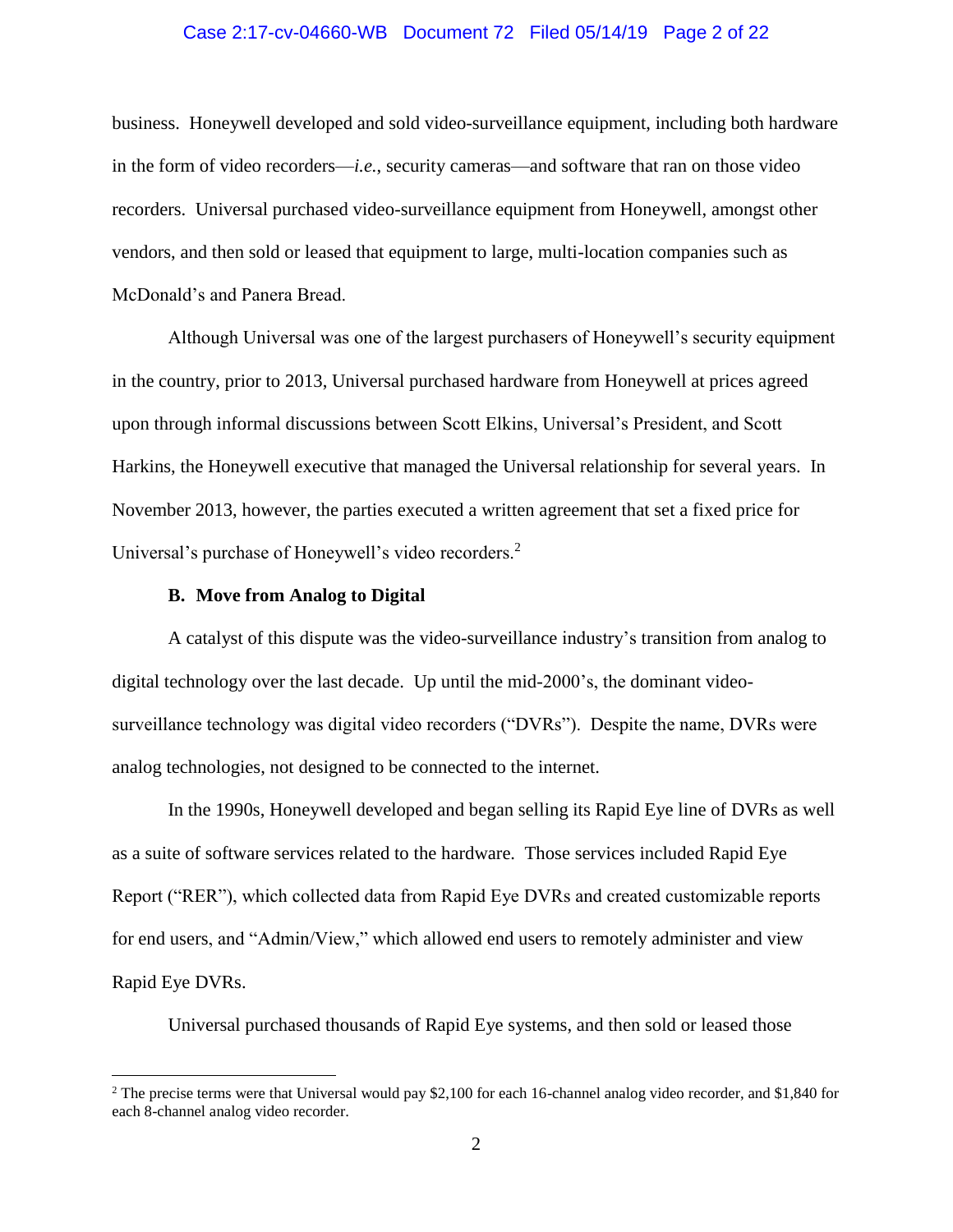## Case 2:17-cv-04660-WB Document 72 Filed 05/14/19 Page 3 of 22

systems to its customers. Honeywell also "private-labeled" Rapid Eye DVRs and related software under Universal's Raven branding. The private-label arrangement was not exclusive; Honeywell private-labeled Rapid Eye DVRs for other purchasers, and Universal purchased Raven-branded video recorders from other producers, albeit of a different quality than Honeywell's Rapid Eye.

By the late 2000s, however, the proliferation of internet technology caused a shift in video-surveillance technology. Analog DVRs were replaced with network video recorders ("NVRs"), which had the capability of connecting to computer networks or the Internet. In 2010, Honeywell developed and began selling an internet-based surveillance system under its "MaxPro" brand, which included MaxPro NVRs and MaxPro-branded software such as the MaxPro Video Management System ("MPVMS").

Honeywell's transition from analog Rapid Eye DVRs to MaxPro NVRs created several, interrelated problems for Universal. First, because the Rapid Eye DVRs operated on different end-user software than did the Max Pro NVRs, if customers transitioned to the new videorecorder technology, they would also need to transition to new end-user software or else maintain separate software platforms. Second, and relatedly, the new MPVMS end-user software differed in critical respects from Rapid Eye's Admin/View software, making a transition potentially disruptive for Universal's customers. Finally, as Honeywell ramped up production of MaxPro NVRS, it wound down production of Rapid Eye DVRs, leaving Universal without an adequate supply of equipment and parts for customers still employing the legacy technology.

## **C. Discussing Solutions**

The parties were aware of the challenges the transition from analog to digital equipment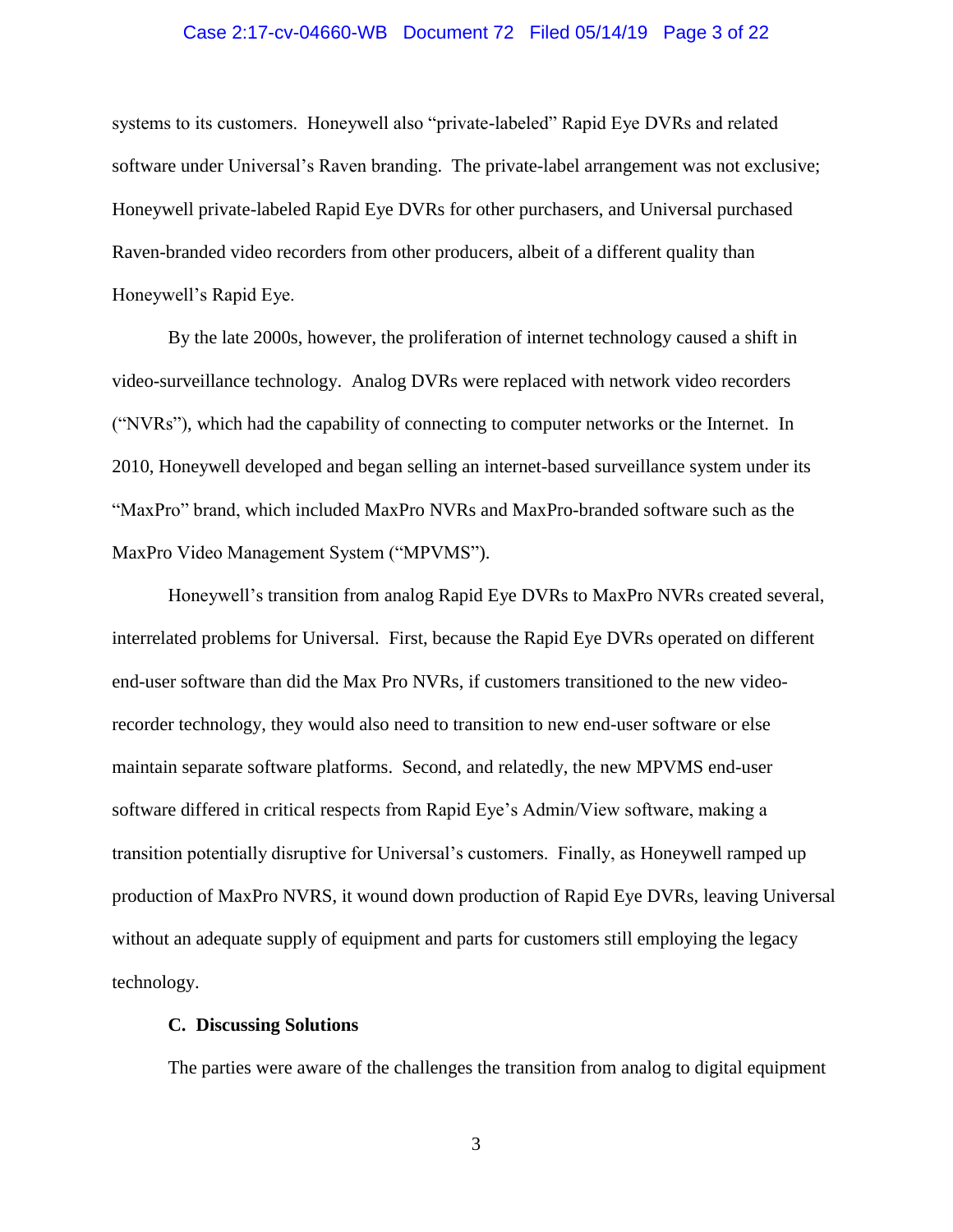## Case 2:17-cv-04660-WB Document 72 Filed 05/14/19 Page 4 of 22

posed to Universal and the Universal-Honeywell relationship. In February 2011, in an email from Yves Van der Elst—a Honeywell engineer on the Universal project—to Harkins, Elkins, and Brian Walker—Universal's Director of Raven technology—Van der Elst explained that Honeywell had "no plan to obsolete [the Rapid eye] Admin/View [platform] before our customers are ready to transition to the MPVMS based solution." Van der Elst continued: "I have no idea how we will transition from Admin/View to MPVMS based solution. We may want to deploy both solution in parallel. . . . The bottom line is this is not a Honeywell decision but a UAS one! We will present you with options and we will work together on the implementation."

In October 2012, the issue of separate software platforms remained outstanding. In an email from Universal's Walker to Harkins, Walker observed that one of the "open issues" in the Universal-Honeywell relationship was the "[m]ultiple distributed database architecture" caused by the new MaxPro NVRs. Walker requested Honeywell "[p]rovide an integrated solution between Admin/View, RER, Dashboard, MVMSs and MaxPro to support the require[d] infrastructure . . . ASAP."

The parties engaged in discussions about a solution into 2013. In an email dated February 6, 2013 from Walker to Van der Elst, Walker emphasized the "need to focus on [a] Single Sign on, centralized user management/control—MaxPro and Raven Devices." Walker further noted the need "to accelerate these issues so we [Universal] are not left behind or forced to find other solutions to meet our customers' demands (i.e. Oz, other IP solutions)." On April 23, 2013, Harkins sent an email to Elkins explaining: "We [Honeywell] have been working on a comprehensive plan to outline in writing a complete [Universal] plan that would include" a "[l]ong term roadmap for Raven transition to next generation of product."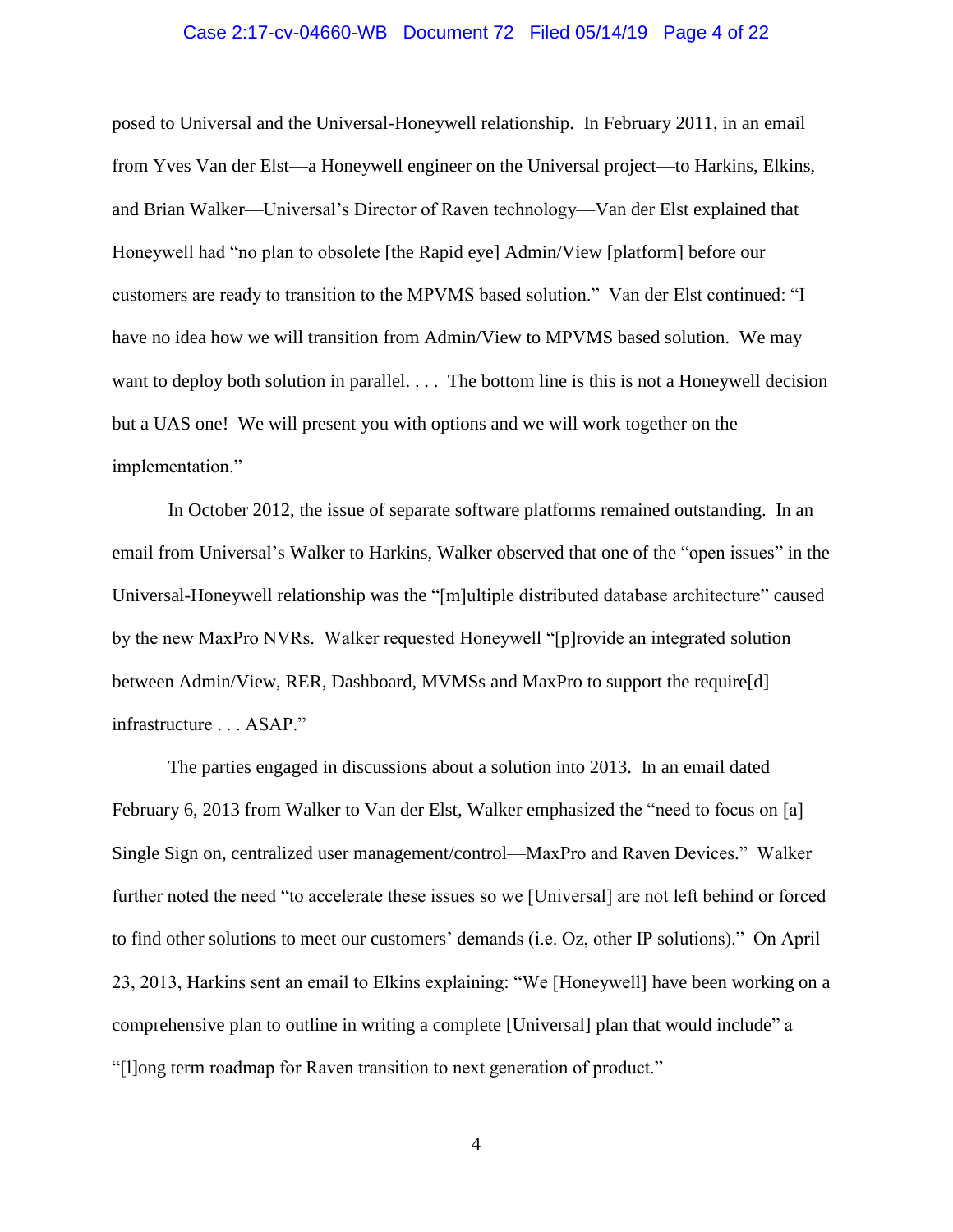## **D. 2014 Roadmap & Communications**

The parties' plans to develop a solution for Universal accelerated in early 2014. On February 27, 2014, Van der Elst shared a PowerPoint presentation with Universal entitled "UAS MaxPro VMS Clip & Email Get Well Plan" (the "Get Well Plan"), which laid out a "Roadmap" for the future of the Universal-Honeywell relationship. The opening slide of the Get Well Plan defined the problem faced by Universal as follows: Universal wanted to add "about 1200 sites in MAXPRO," and faced issues rolling out that quantity of equipment. To solve that problem, the Get Well Plan proposed "deploy[ing] a new version of [Honeywell's] MAXPROVMS" for Universal.

The next slide provided a "[s]ummary" of Honeywell's "[d]eliverables" for Universal broken out into three phases and accompanied by a timeline. Phase One identified several completed projects relating to Universal's existing analog system. According to the slide, Honeywell had completed all Phase One projects as of January 2014. Phase Two identified Honeywell projects "[i]n [p]rogress" or "[i]n [d]esign," and summarized potential upgrades to Universal's existing analog system software. The slide indicated that "[i]n [p]rogress" projects were to be delivered by March 14, 2014, and "[i]n [d]esign" projects were to be delivered by May 14, 2014. Finally, Phase Three identified Honeywell projects "[i]n [d]efinition". Amongst the projects included as part of Phase Three was the creation of an "[i]ntegrated [m]anagement" system for "VMS, RER, [and] Admin/View"—that is, Honeywell's various software platforms. The timeline for Phase Three projects was "Q3 14," understood to mean the third quarter of 2014.

On March 19, 2014, Honeywell's Harkins sent Elkins a follow-up email, with the subject line "Roadmap." Harkins stated that he had "received a complete and very detailed review from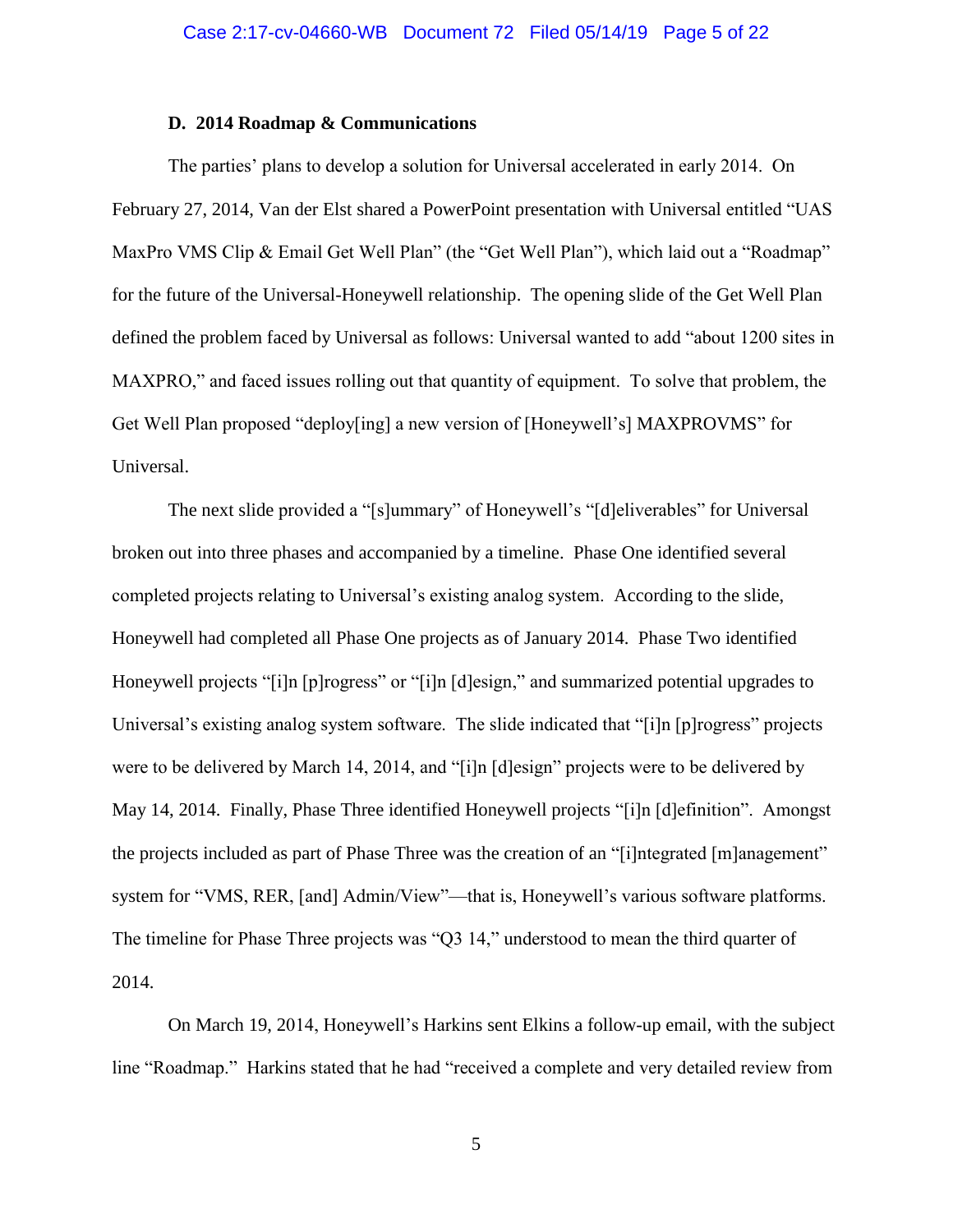## Case 2:17-cv-04660-WB Document 72 Filed 05/14/19 Page 6 of 22

our technical staff on the transition path from [Universal's] current RAVEN solution to a next generation solution that does not leave your existing customers stranded." Harkins explained that the update "was very engineering focused" and that it was "being updated in a way that will be more externally presentable." Harkins then asked to set up a meeting to "review" the update "in detail." Harkins and Elkins set up a meeting for April 14.

Although not entirely clear, $3$  at the April 14 meeting Honeywell appears to have shared two PowerPoint presentations with Universal's leadership—one entitled "[Universal] Transition to MAXPRO" and the other entitled "[Universal] Raven Transition Plan Proposal." Both presentations concerned Universal's transition to a new surveillance system based on Honeywell's MAXPRO software, and both included a slide entitled "MAXPRO Cloud Architecture" that mapped out Honeywell's surveillance software with a graphic labeled "Single Sign On" positioned in the middle of the map. The "[Universal] Raven Transition Plan Proposal" also incorporated the deliverables summary slide from the Get Well Plan—the slide with deliverables broken out into three phases and accompanied by a timeline. The "[Universal] Transition to MAXPRO" presentation, however, included a "[s]ummary" of "[Universal] [d]eliverables" slide referencing only Phases One and Two of the Get Well Plan.

On April 25, 2015, Honeywell's Harkins sent Elkins a follow-up email with the subject line "Development Dates." Given the importance of the communication to the dispute at hand, the email is reproduced below in its entirety:

I apologize for the delay in sending this data over. I wanted to be certain that engineering had a well thought out and executable plan and long term development vision.

The attachment provides some guidance on deliverable dates on our current

 $\overline{a}$ 

<sup>&</sup>lt;sup>3</sup> The parties represent that two PowerPoint presentations dated April 14, 2014 were produced in discovery. Elkins testified that he "believe[d] to have received both of [the presentations]," but could not confirm "without supporting email showing me when I received it."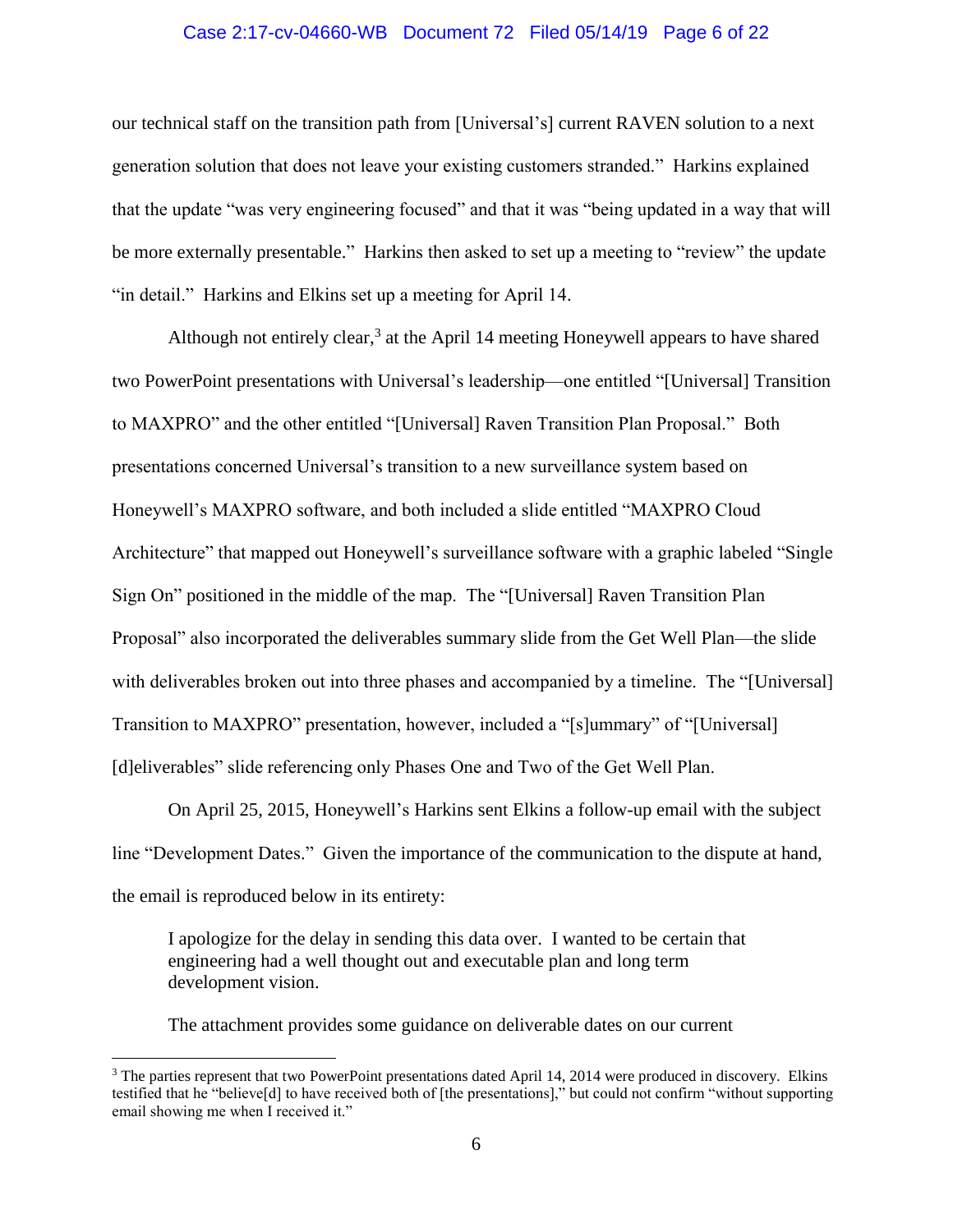RAVEN projects. This highlights the near term developments over the next 90- 120 days.

The project that was discussed on the call was effectively 3 large phases. The first phase is complete and deployed within the [Universal] environment. The second phase is nearing completion and will deploy on the staging servers by the end of May. After testing and approval from Brian [Walker], assuming no major challenges it would likely be deployed into the [Universal] production environment in July and possibly sooner.

Phase 3 is the project that provides [Universal] the greatest benefits and timing is not discussed on this slide, I believe this is your most critical question and need. The Phase 3 portion will be developed in sprints with ongoing releases that can begin by the end of September and will likely continue over the course of several quarters. I have asked Yves [Van der Elst] to work with Brian on a clear set of priorities on the deliverables for each of these development sprints and then test the priorities against development timing and build out a development schedule. We will then make decisions on time versus priorities and come to agreed release dates. This is where all of our discussion over the past 2.5 weeks has centered. Yves will begin this process with Brian today though I believe they have had these discussion informally multiple times.

The attachment simply calls out the Phase 1 and Phase 2 dates, both important, but these are not the development that moves [Universal] to the next generation. It is very important that Yves and Brian are in complete alignment on the phase 3 development cycle.

I have only attached the timing slide from our presentation, let me know if you would like the entire deck (very large file) and I will send it over.

The PowerPoint attached to Harkins' email concerned only Phases One and Two.

On April 30, Elkins responded to Harkins' email:

Phase 1 and 2 are pretty clear. The issue in Phase 3. Without any sense of real deliverables and a meaningful timeline, I am not feeling great as it relates to where we are or where we are going. If Yves [Van der Elst] knows where we need to be, he should be able to back into some hard targets (for deliverables) and some timelines that we can rely upon. While I believe that at you and your team are well intending, I will need some more "meat" around Phase 3 to feel comfortable.

I am hopeful that you can provide a more meaningful game plan in the next week or so. We feel as if we are at a crossroads.

There is no evidence in the record that the parties had further discussions on the Roadmap after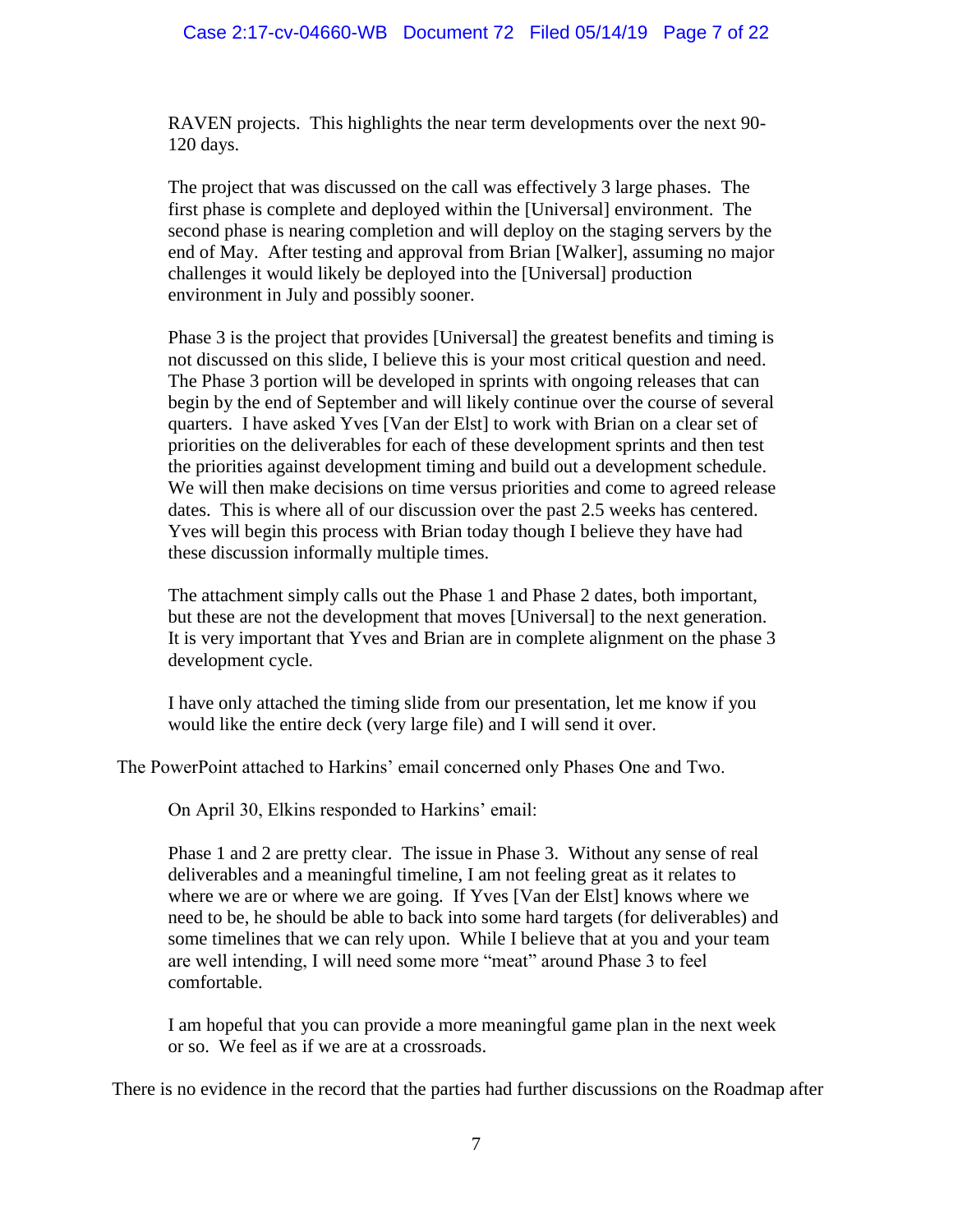April 30.

Universal claims that as of April 25, 2014, an implied-in-fact contract existed between the parties, in which Honeywell promised to complete the software development projects identified in Phase Three of the Get Well Plan. As to Universal's obligations, Elkins testified that:

[Universal] provided resources for – in terms of human capital, meaning [Walker], myself and others would participate in sessions as to what the software would look like, what it needed. We would bring customers to Honeywell's facility so they could get the voice of the customer, what they called VOC.... Honeywell used our RAVEN experience as their platform for delivering this product and these products to the market in general.

In addition, Universal would "purchase from Honeywell all hardware to meet its customers' demands and [Universal] would continue to purchase Raven products from Honeywell going forward."

## **E. September 22 Meeting**

In mid-2014, the leadership of Honeywell's video security business changed. Harkins moved to a different division within the company around May, and Inder Reddy, Harkins' successor, was not officially appointed until September. In the interim, Michael Trilk, a Honeywell sales manager who had not been part of the earlier discussions on the development of new software for Universal, assumed responsibility for managing the relationship with Universal.

The change in management precipitated a change in Honeywell's commitment to the Roadmap laid out in the Get Well Plan. As Trilk explained in an email to Keith Bard, a supervisor at Honeywell:

Last year, Honeywell committed to a three phase plan to deliver what [Universal] needed moving forward. We have delivered phase one. We are delivering phase two next week, QA testing will take place in a live environment until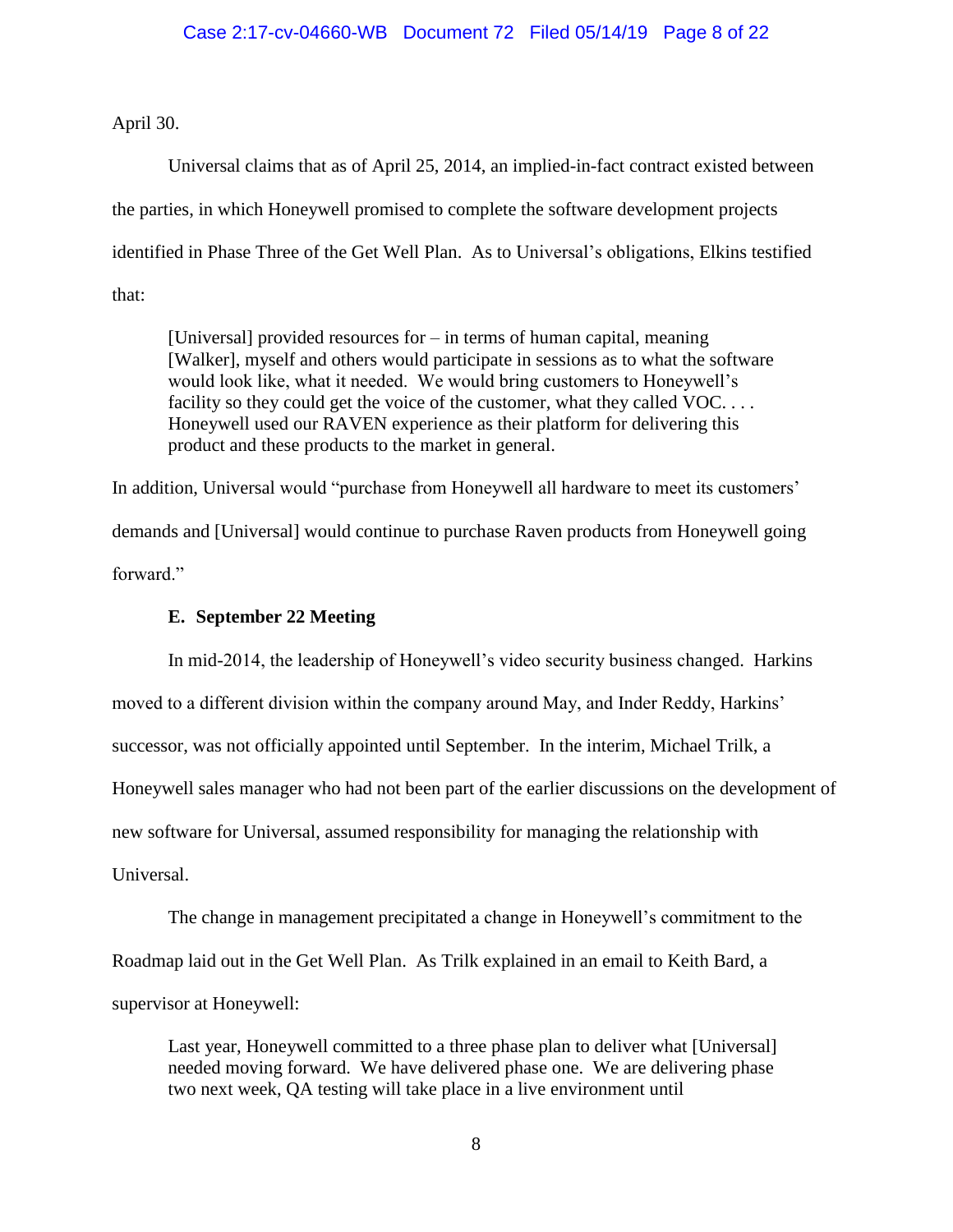## Case 2:17-cv-04660-WB Document 72 Filed 05/14/19 Page 9 of 22

approximately 10/31/14. Phase Three was mostly forward looking thinking additions and no drop dead delivery date was ever agreed to. After examining the true costs associated with developing phase one and phase two, coupled with losses we have experienced maintaining the current [Universal] solution, we have no plans to continue with phase three under the current operating procedures. . . .

Trilk met with Elkins at an event in June 2014. According to Trilk, Elkins told him that there was an agreement between the parties in which Honeywell promised to build software for Universal. Honeywell employees familiar with the earlier discussions told Trilk that no such agreement existed.

On September 22, 2014, Trilk met with Elkins to discuss the future of the parties' relationship. Trilk informed Elkins that Honeywell would complete the deliverables identified in Phases One and Two of the Get Well Plan, but that Honeywell would not pursue any of the Phase Three projects. Universal claims that the September 22 meeting constituted a breach of the implied-in-fact contract between the parties.

## **F. Post-September 22 Meeting and Rapid Eye End of Life**

Following the September 22 meeting, Universal continued to purchase Rapid Eye DVRs under the terms of the 2013 agreement. In January 2015, Honeywell informed Universal that it planned to discontinue or "end of life" the Rapid Eye product line by the end of the year. On May 7, 2015, Honeywell publicly announced Rapid Eye's end of life.

On June 2, 2015, Elkins sent Reddy an email memorializing a May 19 meeting between the parties. As Elkins explained in the email, Honeywell's decision to end of life the Rapid Eye product line put Universal in a bind. Based on the limited availability of certain parts, Honeywell could not manufacture enough Rapid Eye DVRs to meet Universal's demand. The parties discussed possible contingency measures to limit the impact on Universal's customers, including purchasing parts to manufacture Rapid Eye DVRs for Universal.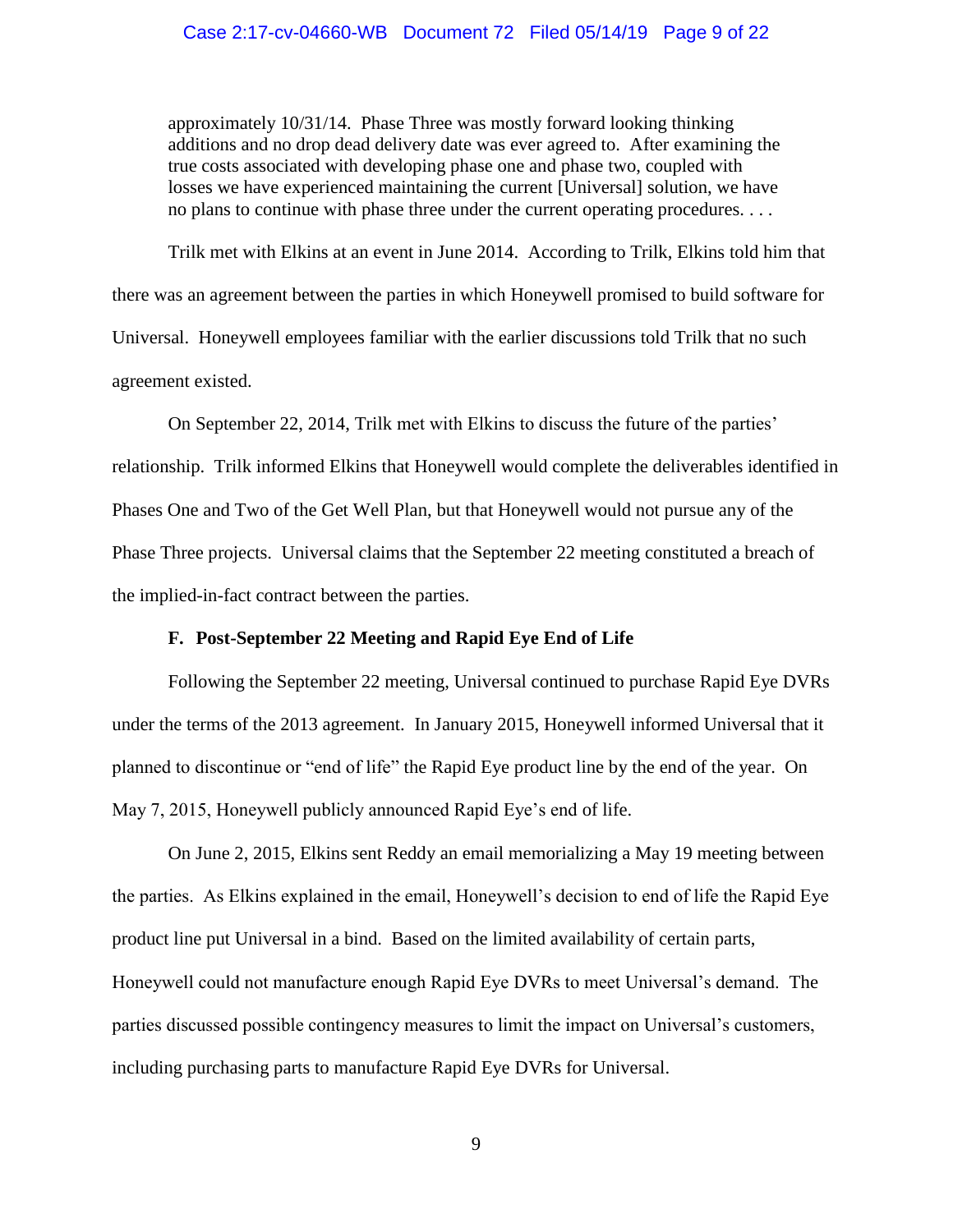On November 12, 2015, following months of discussions about a potential global

settlement between the parties, Honeywell's Trilk emailed Elkins as follows:

[M]ore and more of the Raven parts are becoming obsolete. I don't want our discussion to slow the production of the 1350 units. We can make a last-time-buy to secure what is needed for the 1350 units we have proposed, but just need to know you are committed to taking all 1350 units.

Elkins responded that day:

I am confused by your email.

Inder [Reddy, of Honeywell] assured me that nothing about our ongoing discussions would derail his commitment to provide the 1350 (might have been 1250 at that time) raven units. As you are very well aware, I have asked Honeywell (for a very long time) to secure as many of these parts as possible and to do so immediately. The fact that 'more and more of the raven parts are becoming obsolete' is a great concern in that these parts have not already been secured. I remain at a complete loss as to why Honeywell has not secured as many of these parts as possible. Why is Honeywell waiting? We have clearly expressed our desire to secure these Raven units.

Trilk forwarded Elkins response to Reddy with the note: "[Universal] is committed to taking all

1350." Elkins later testified that he had promised to purchase Raven units on behalf of Universal

from Honeywell in late 2015. The units were to be purchased under the terms of the 2013

pricing agreement.

Based on the November 12 email exchange, Honeywell purchased \$176,875 worth of

components for manufacturing Raven DVRs. As Elkins testified, while Universal thereafter

purchased some Raven DVRs from Honeywell, it did not buy "anywhere close to 1,350."

Today, Honeywell holds parts and finished goods sufficient to supply 728 16-channel Raven

DVRs and 30 8-channel Raven DVRs to Universal.

## **G. Universal's Relationship with Other Suppliers**

While Universal bought the bulk of its security-equipment from Honeywell, starting in

2012, Universal also bought and installed Raven-branded systems from OzVision, and, in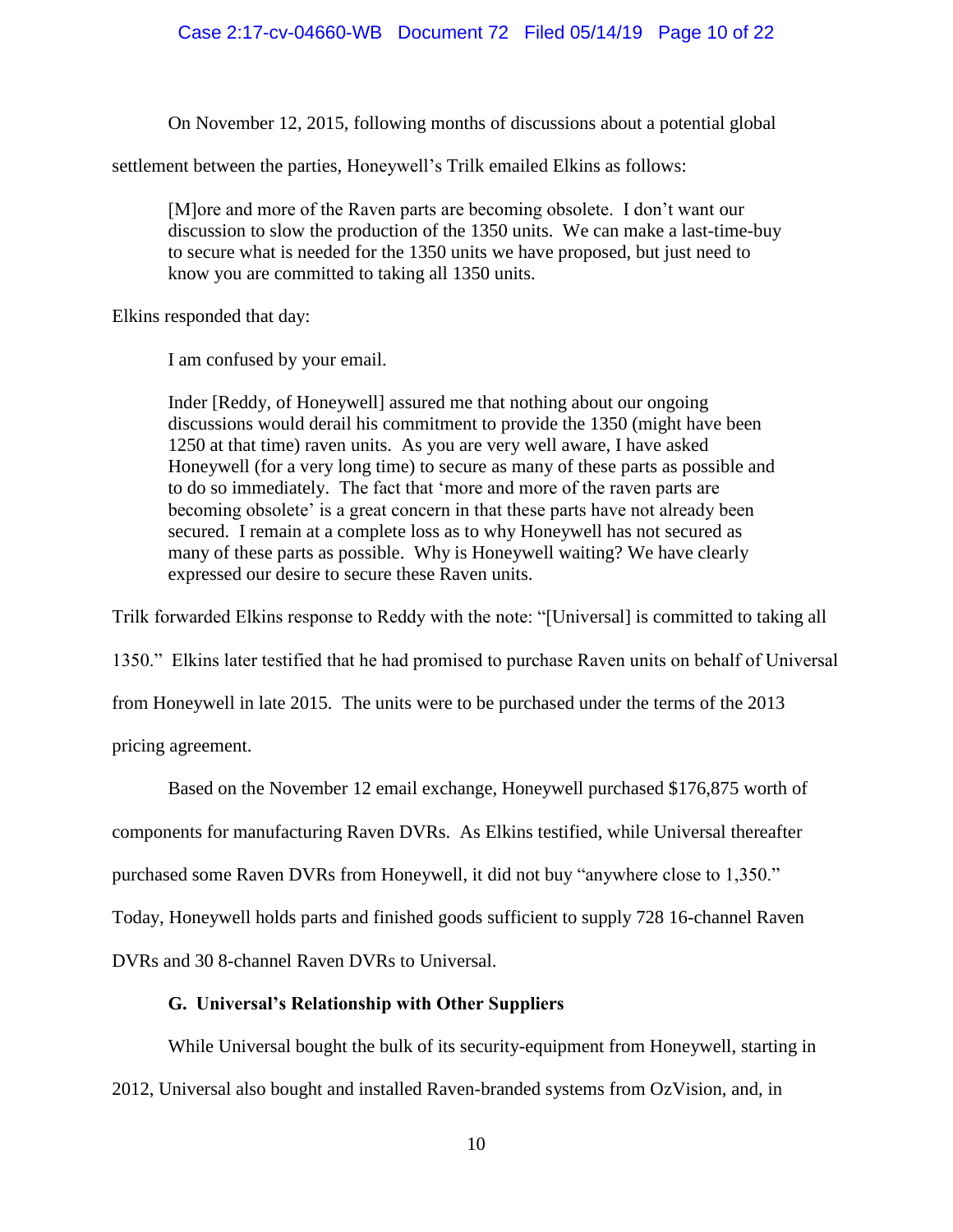## Case 2:17-cv-04660-WB Document 72 Filed 05/14/19 Page 11 of 22

September 2013, opened discussions with OpenEye—both manufacturers of video-surveillance equipment. As Elkins explained in an email to Richard Sheppard, the CEO of OpenEye, dated September 13, 2013, Universal was "looking to partner with a company that truly 'gets it' relative to the way in which we deliver video services through our Raven System." On November 18, 2013, Elkins and Sheppard met to discuss a "Product Strategy" report prepared by OpenEye for Universal that included a proposed "next generation recorder [software] platform." The Product Strategy report proposed delivering the platform to Universal by September or October 2014. On November 25, 2013, Universal and OpenEye executed a mutual nondisclosure agreement "to explore a possible business relationship." By February 2014, OpenEye was working on a software platform under Universal's Raven brand, called Raven IP. In an email to a third-party, Elkins stated that he was working with OpenEye because "I can't take it anymore" with Honeywell.

On March 26, 2014, Universal ordered its first security system from OpenEye. On April 28, 2014, Elkins told a customer that OpenEye was "the back end for Raven 2.0 IP." In May 2014, Universal began shopping Raven IP products to customers, including McDonalds' and Panera Bread. On September 22, 2014, Universal closed the sale of an OpenEye Raven IP system to one of its largest franchise customers. Universal installed the first Raven IP system the next day. Universal continues to purchase Raven IP systems from OpenEye to this day.

#### **II. Procedural History**

Universal filed this suit on October 18, 2017, bringing claims against Honeywell for breach of contract, intentional interference with contractual relations, negligent misrepresentation, and promissory estoppel. Honeywell moved to dismiss the claims, and the Court granted the motion as to all counts but the breach of contract claim. On May 3, 2018,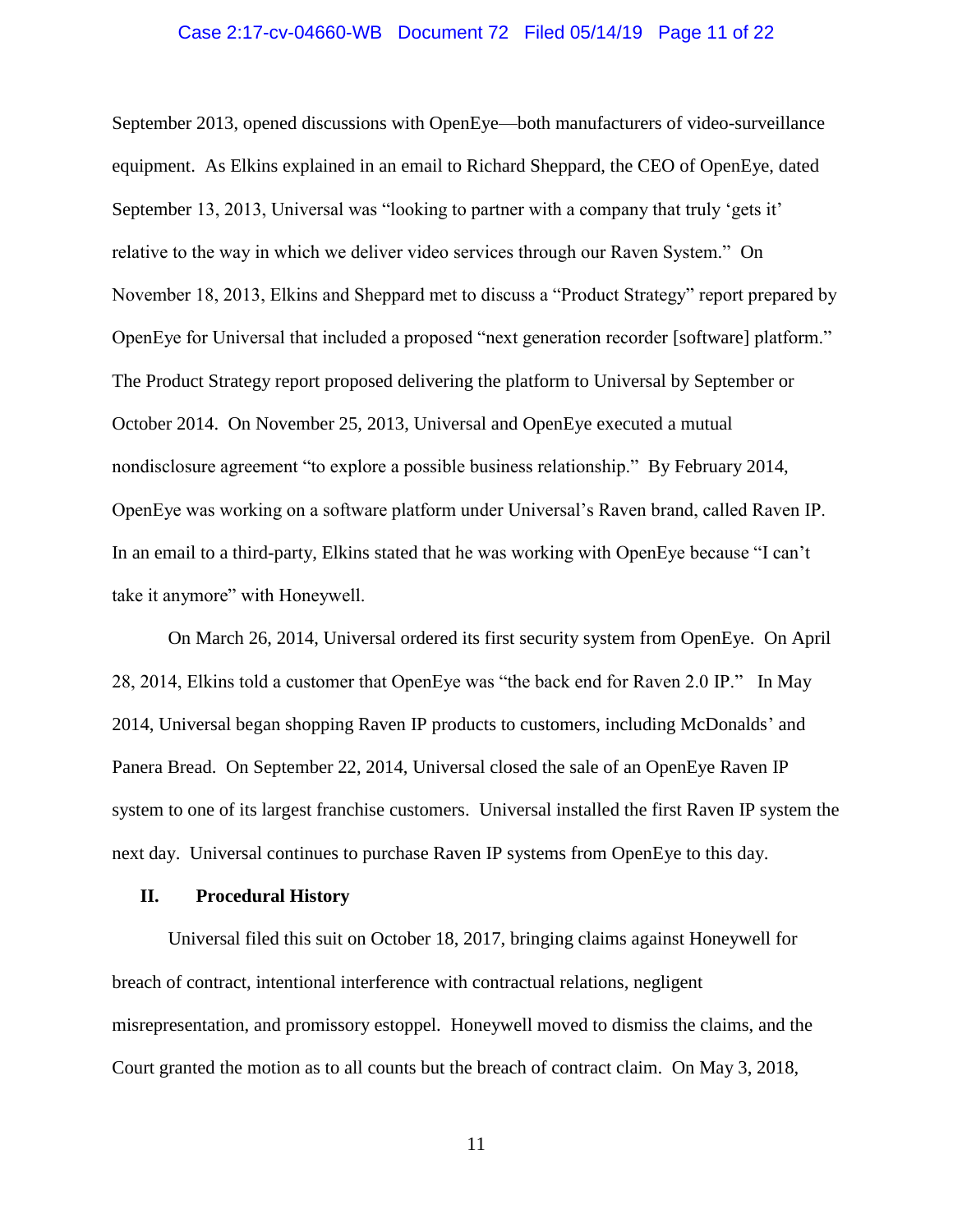## Case 2:17-cv-04660-WB Document 72 Filed 05/14/19 Page 12 of 22

Honeywell filed its answer to the remaining claim as well as a crossclaim against Universal for breach of contract.

Now pending are: (1) Honeywell's motion for summary judgment as to both Universal's breach of contract claim as well as Honeywell's crossclaim; (2) Honeywell's motion to exclude the testimony of Universal's proposed damages expert; (3) Universal's motion for sanctions for spoliation; and, (4) Honeywell's motion to strike the declaration of Richard Sheppard.

#### **III. Legal Standard**

Summary judgment must be granted to a moving party if "there is no genuine dispute as to any material fact and the movant is entitled to judgment as a matter of law." Fed. R. Civ. P. 56(a); *see also Alabama v. North Carolina*, 560 U.S. 330, 344 (2010). Material facts are determined by reference to the substantive law. *Anderson v. Liberty Lobby, Inc.*, 477 U.S. 242, 248 (1986). A genuine dispute "exists if the evidence is such that a reasonable jury could return a verdict for the non-moving party." *U.S. ex rel. Greenfield v. Medco Health Solutions, Inc.*, 880 F.3d 89, 93 (3d Cir. 2018).

#### **IV. Discussion**

 $\overline{a}$ 

Where, as here, a federal court has authority to hear a suit by virtue of diversity jurisdiction, the court must apply state substantive law. *See Erie R.R. v. Tompkins*, 304 U.S. 64, 78 (1938). "'Pennsylvania law requires that a plaintiff seeking to proceed with a breach of contract action must establish '(1) the existence of a contract, including its essential terms, (2) a breach of a duty imposed by the contract[,] and (3) resultant damages.'" *Ware v. Rodale Press, Inc.*, 322 F.3d 218, 225 (3d Cir. 2003) (quoting *CoreStates Bank, N.A. v. Cutillo,* 723 A.2d 1053, 1058 (Pa. Super. 1999)).<sup>4</sup> Pennsylvania law further provides that "where the facts are in dispute, the question of whether a contract was formed is for the jury to decide." *Ecore Int'l, Inc. v.* 

<sup>4</sup> Both parties acknowledge that Pennsylvania law governs this dispute.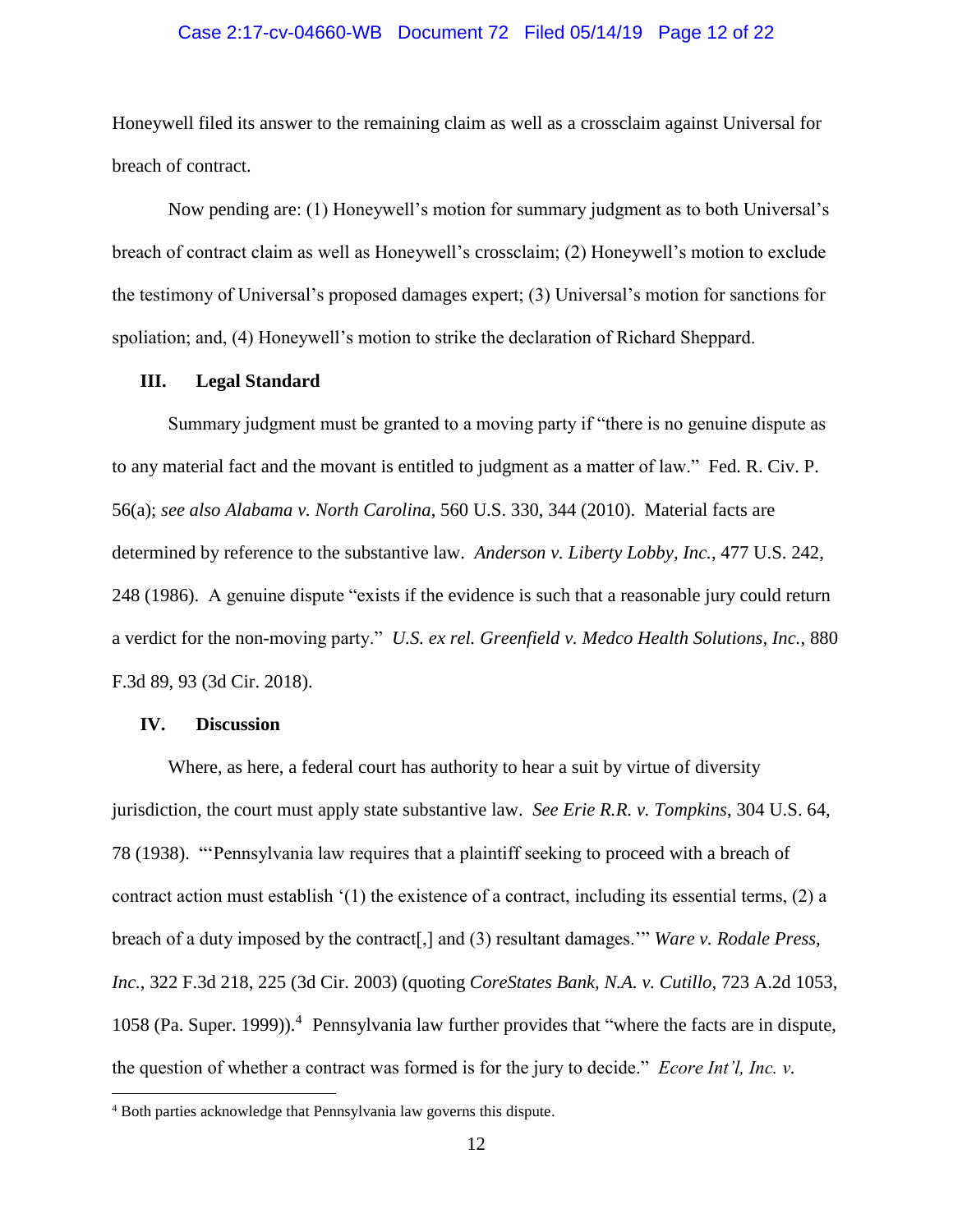# Case 2:17-cv-04660-WB Document 72 Filed 05/14/19 Page 13 of 22

*Downey*, 343 F. Supp.3d 459, 487 (E.D. Pa. 2018) (quoting *Ingrassia Constr. Co. v. Walsh*, 486 A.2d 478, 482 (Pa. Super. 1984)). "However, '[t]he question of whether an undisputed set of facts establishes a contract is a matter of law.'" *Id*. at 487-88 (quoting *Mountain Props., Inc. v. Tyler Hill Realty Corp.*, 767 A.2d 1096, 1101 (Pa. Super. 2001)); *see also Legendary Art, LLC v. Godard*, 888 F. Supp.2d 577, 585 (E.D. Pa. 2012) ("The question of whether an undisputed set of facts establishes a contract is typically one of law, but where the facts are in dispute, the question is for the jury to decide.").

Here, there are no material disagreements as to what occurred between the parties; rather, Honeywell and Universal disagree as to the legal consequences of those actions—specifically, whether the series of interactions and communications between the parties formed binding contractual agreements.

## **A. Universal's Contract Claim**

Universal contends that the communications and interactions between it and Honeywell during early 2014 created an implied-in-fact contract between the parties. According to Universal, Honeywell agreed to develop software as described in Phase Three of the Get Well Plan in exchange for Universal's assistance in the development of that software and a commitment from Universal to purchase from Honeywell all hardware to meet its customers' demands. Universal further argues that Honeywell breached the agreement as of September 22, 2014, by repudiating its promise to complete Phase Three. Honeywell counters that there was no breach because there was never any contract. The issue then is whether an implied-in-fact contract was formed.

"A contract implied in fact has the same legal effect as any other contract. It differs from an express contract only in the manner of its formation." *Ingrassia*, 486 A.2d at 483 n.7.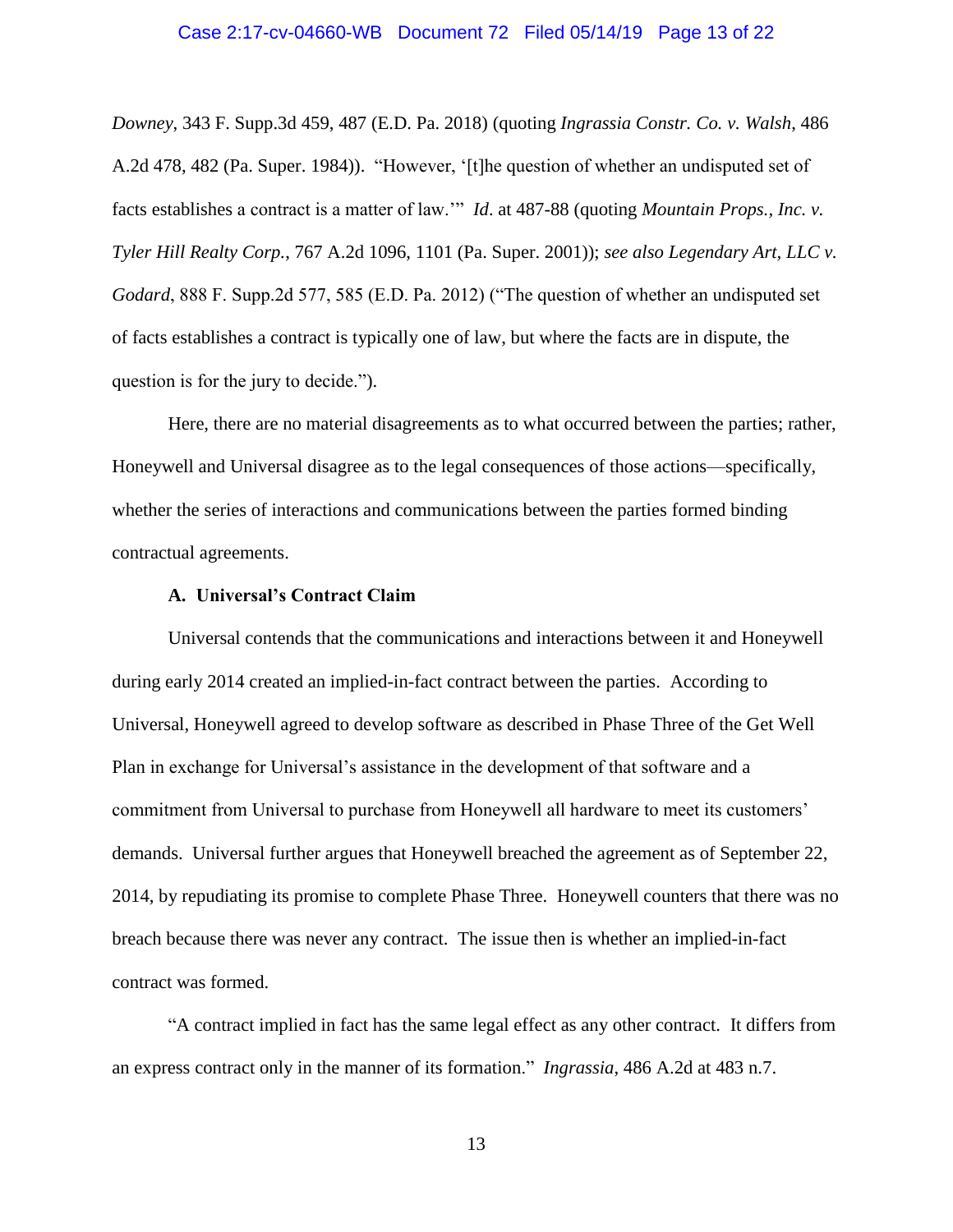## Case 2:17-cv-04660-WB Document 72 Filed 05/14/19 Page 14 of 22

Whereas "[a]n express contract is formed by either written or verbal communication.] [t]he intent of the parties to an implied in fact contract is 'inferred from their acts in light of the surrounding circumstances.'" *Id*. (quoting *Cameron v. Enyon*, 3 A.2d 423, 424 (Pa. 1939)). As with all contracts, however, an implied-in-fact contract exists only if "the parties . . . agree upon the material and necessary details of the bargain," *Lombardo v. Gasparini Excavating Co.,* 123 A.2d 663, 666 (Pa. 1956), and the agreement is supported by adequate consideration, *Thomas v. R. J. Reynolds Tobacco Co.*, 38 A.2d 61, 63 (Pa. 1944).

Honeywell is entitled to summary judgment as a matter of law on Universal's implied-infact contract claim because the undisputed facts establish that the parties never manifested a mutual intent to be bound to the material terms of the bargain.<sup>5</sup> "It is well settled that in order for an enforceable agreement to exist, there must be a 'meeting of the minds,' whereby both parties mutually assent to the same thing, evidenced by an offer and its acceptance." *Mountain Props.*, 767 A.2d at 1101. For an implied-in-fact contract, the moment of "[o]ffer and acceptance need not be identifiable and the moment of formation need not be pinpointed." *Ingrassia*, 486 A.2d at 483. Instead, "the intention to [incur] obligation is inferred from the conduct of the parties in light of surrounding circumstances including a course of conduct." *Buzzmarketing, LLC v. Upper Deck Co. LLC*, 2004 WL 966241, at \*4 (E.D. Pa. May 6, 2004) (quoting *Highland Sewer & Water Auth. v. Forest Hills Mun. Auth.,* 797 A.2d 385, 390 (Pa. Commw. 2002)); *see e.g.*, *Lobar, Inc. v. Lycoming Masonry, Inc.*, 876 A.2d 997, 1001 (Pa. Super. 2005) (finding "the record seems to reflect that the parties' course of dealing established" an implied-in-fact contract where evidence showed defendant "signed almost identical contracts with [p]laintiff in the past"). "In ascertaining the intent of the parties to a contract, it is their

 $\overline{a}$ 

<sup>5</sup> Because Honeywell is entitled to summary judgment on this ground there is no need to reach Honeywell's argument that the contract is unenforceable for lack of consideration.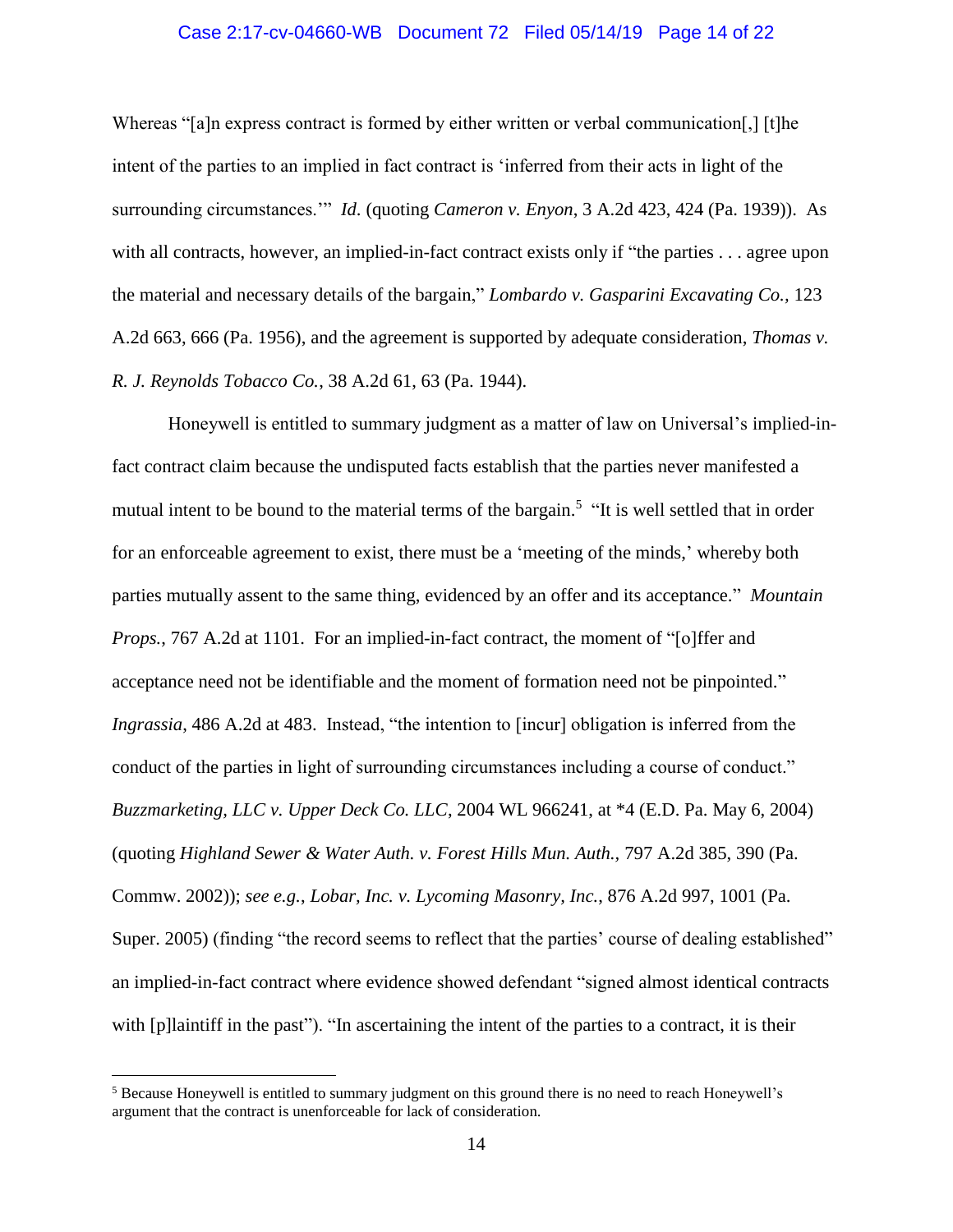## Case 2:17-cv-04660-WB Document 72 Filed 05/14/19 Page 15 of 22

outward and objective manifestations of assent, as opposed to their undisclosed and subjective intentions, that matter." *Ingrassia*, 486 A.2d at 483.

Here, the record establishes that the parties' communications and conduct did not establish an objective manifestation of assent on the part of Honeywell or Universal to abide by the purported terms of the agreement.

## **1. Parties' Communications**

 $\overline{a}$ 

The parties' communications demonstrate that, while Honeywell and Universal discussed a plan to address the challenge posed by changing surveillance technology, they never reached a final, binding agreement as to what that plan would entail. As late as April 30, 2014—a point at which Universal claims a binding contract had already been formed—Universal's Elkins expressed his unease with the Phase Three proposal in an email to Harkins, explaining "[w]ithout any sense of real deliverables and a meaningful timeline, I am not feeling great as it relates to where we are or where we are going." Elkins continued: "I will need some more 'meat' around Phase 3 to feel comfortable. I am hopeful that you can provide a more meaningful game plan in the next week or so. We feel as if we are at a crossroads." There is no record evidence of any subsequent communication between Elkins and Harkins—or, for that matter, between Elkins and any other Honeywell employee—addressing Elkins' stated discomfort with the path forward on Phase Three.<sup>6</sup>

<sup>6</sup> Universal suggests that further communications could have occurred over the phone or in person. However, even though Universal deposed both Elkins and Harkins, neither testified that such a discussion occurred, and "[b]are assertions, conclusory allegations, or suspicions will not suffice" to overcome a summary judgment motion. *D.E.* v. *Cent. Dauphin Sch, Dist*., 765 F.3d 260, 268-69 (3d Cir. 2014).

Universal also argues that the lack of such evidence is due to spoliation because Honeywell did not preserve Harkins' emails when he switched laptops sometime in 2014, and did not preserve Elkins' emails when he left the company in 2016. The party asserting spoliation of evidence bears the burden of establishing that "the evidence was in the party's control; the evidence is relevant to the claims or defenses in the case; there has been actual suppression or withholding of evidence; and, the duty to preserve the evidence was reasonably foreseeable to the party." *Bull v. United Parcel Serv., Inc.* 665 F.3d 68, 73 (3d Cir. 2012); *Byrnie v. Town of Cromwell, Bd. of Educ.*, 243 F.3d 93,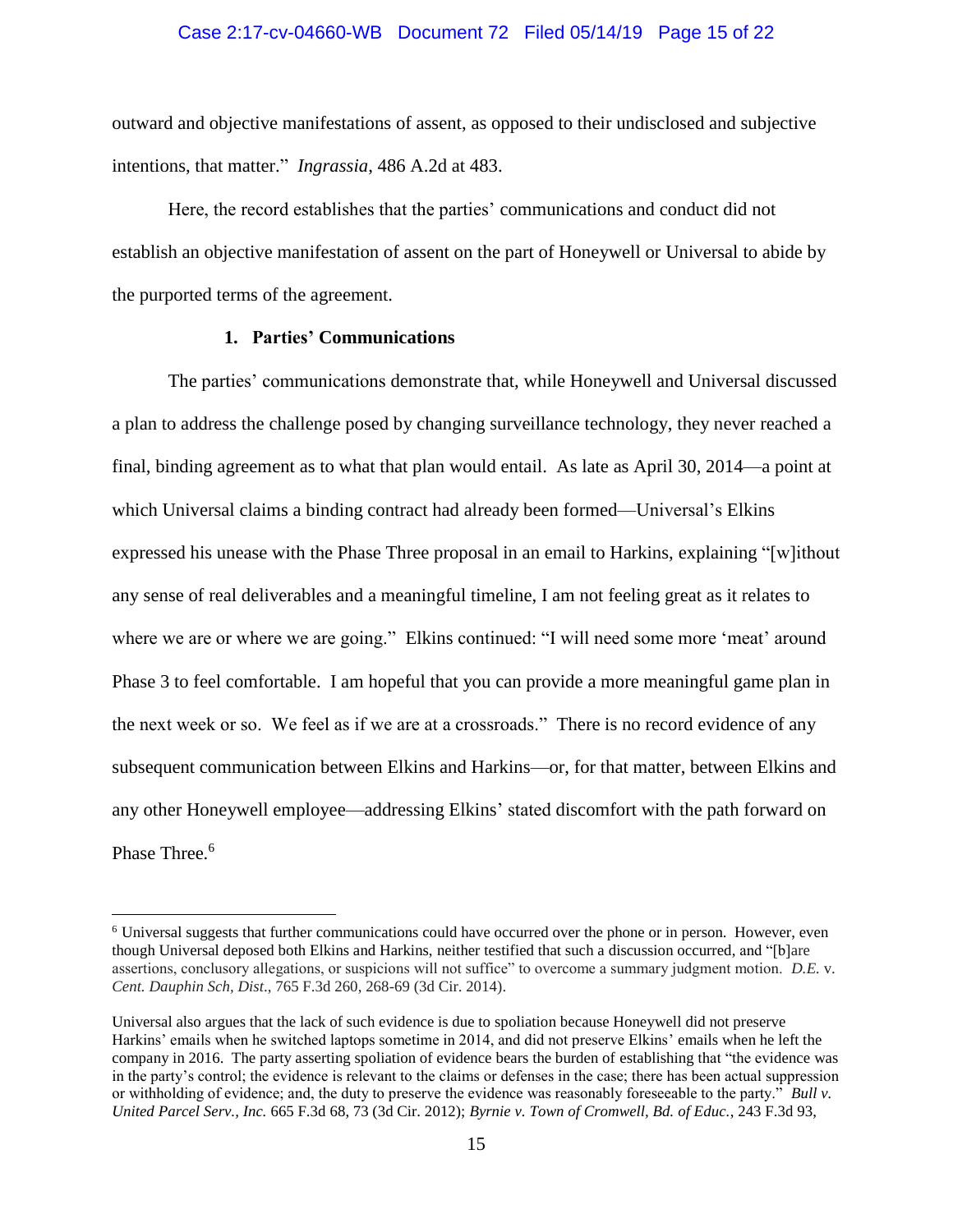## Case 2:17-cv-04660-WB Document 72 Filed 05/14/19 Page 16 of 22

Universal responds by pointing to Harkins' April 25 email—where Harkins told Elkins that the "Phase 3 portion will be developed in sprints with ongoing releases that can begin by the end of September and will likely continue over the course of several quarters"—arguing that the email establishes a mutual intent to be bound. The argument is unavailing for three reasons. First, as Harkins acknowledged in the April 25 email, "critical question[s]" remained outstanding regarding Phase Three, including what the software system would look like, how it would operate, or when it would be delivered. Second, as discussed above, Elkins' April 30 response expressing unease over the lack of "real deliverables" for Phase Three undercuts Universal's argument that the parties reached a binding agreement as of April 25, 2014. Read together, the April 25 and 30 emails demonstrate that critical issues remained outstanding with regard to the Phase Three proposal, and as such, the communications fall short of establishing that "both parties mutually assent[ed] to the same thing." *Mountain Props.*, 767 A.2d at 1101.

Third, and finally, even crediting Honeywell's argument that in the April 25 email Harkins agreed to a term of the future contract—namely, when the project would commence that alone "cannot be construed as an implied-in-fact contract because [a] term alone, in the absence of manifested agreement as to any other material term of the contract . . . is insufficient to create an enforceable contract for services." *Buzzmarketing*, 2004 WL 966241, at \*4. As noted, "critical question[s]" remained outstanding regarding Phase Three, demonstrating that

 $\overline{a}$ 

<sup>107-08 (3</sup>d Cir. 2001). Universal has not sufficiently shown that "there has been actual suppression . . . of evidence." *Bull*, 665 F.3d at 73. Because "actual suppression" does not occur where "the destruction was a matter of routine with no fraudulent intent," the party asserting spoliation must demonstrate the opposing party acted with bad faith. *Id.* at 79. Here, Universal concedes that Honeywell did not act with bad faith in failing to preserve Harkins' and Elkins' emails; rather, the emails were destroyed in the ordinary course of business. *Id.*; *see also Micron Tech., Inc. v. Rambus Inc.*, 645 F.3d 1311, 1320 (Fed. Cir. 2011) ("[W]here a party has a long-standing policy of destruction of documents on a regular schedule, with that policy motivated by general business needs, which may include a general concern for the possibility of litigation, destruction that occurs in line with the policy is relatively unlikely to be seen as spoliation."). Thus, Universal has failed to establish spoliation has occurred, and its motion for sanctions will be denied accordingly. *Bull*, 665 F.3d at 73 n.5 (explaining that a court must determine whether spoliation occurred before determining whether sanctions are appropriate).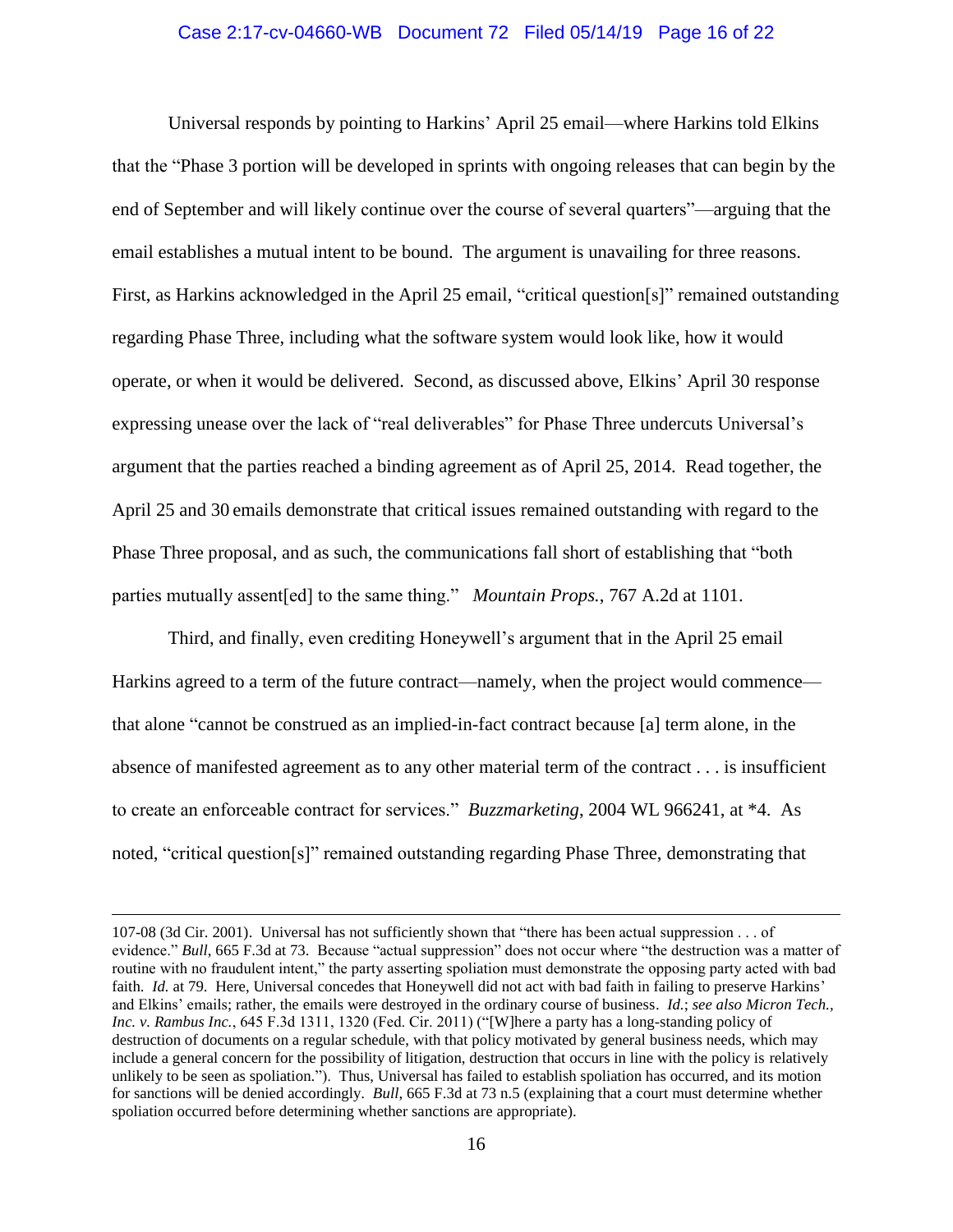## Case 2:17-cv-04660-WB Document 72 Filed 05/14/19 Page 17 of 22

"the parties themselves [had not] agree[d] upon the material and necessary details of the bargain." *Lombardo*, 123 A.2d at 666; *Bethlehem Steel Corp. v. Litton Indus., Inc.*, 488 A.2d 581, 591 (Pa. 1985) (finding no contract formed where "the parties left open what amounted to gaping holes in a multi-million dollar contract. . . .").<sup>7</sup>

Accordingly, while Universal and Honeywell's communications set out the parameters of what a future agreement might look like, those communications never amounted to more than "mere statement[s] of an aspirational goal to reach some future agreement." *Ecore Int'l*, 343 F. Supp.3d at 490 (quoting *Reynolds Packaging KAMA, Inc. v. Inline Plastics Corp.*, 2011 WL 5089500, at \*8 (M.D. Pa. Oct. 25, 2011)). Such "preliminary negotiations or an agreement to enter into a binding contract in the future does not alone constitute a contract." *Channel Home Centers, Div. of Grace Retail Corp. v. Grossman*, 795 F.2d 291, 298 (3d Cir. 1986).

## **2. Parties' Conduct**

 $\overline{a}$ 

Moving from the parties' communications to their conduct, neither Honeywell nor Universal acted as if they were bound to follow through with the purported terms of the agreement. *Agere Sys., Inc. v. Advanced Envtl. Tech. Corp.*, 552 F. Supp.2d 515, 526 (E.D. Pa. 2008) (holding "the parties' conduct does not manifest mutual assent because there is no evidence that either party's conduct conformed to a number of the essential terms of the purported contract"); *Buzzmarketing*, 2004 WL 966241, at \*4 (finding no implied-in-fact contract where "neither party performed any of the tasks that they were allegedly expected to perform under the contract"). Honeywell, of course, did not develop, or even begin to develop, software to meet Universal's needs. More tellingly, however, Universal also acted as if it was

<sup>7</sup> A counter-factual illustrates this point. Imagine Honeywell had developed software that it thought fit Universal's needs, but Universal brought a breach of contract anyway, arguing Honeywell's software did not meet Universal's specifications (or did not operate as Universal needed or was delivered late). On this record, a court could not determine whether Honeywell fulfilled its part of the bargain because the material terms of the purported agreement are not discernible.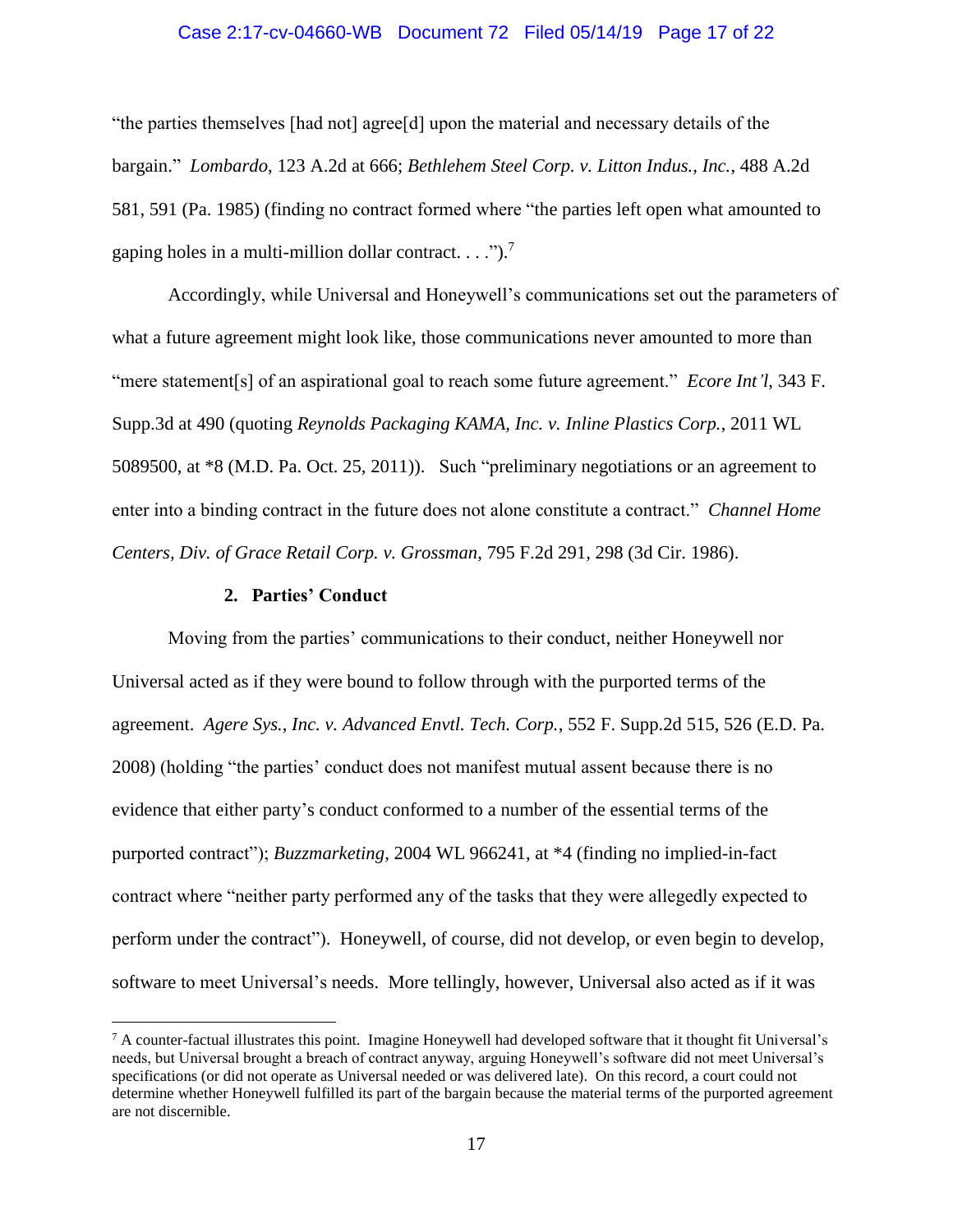## Case 2:17-cv-04660-WB Document 72 Filed 05/14/19 Page 18 of 22

not bound by the terms of the agreement—actively seeking out alternative sources of surveillance technology despite its purported promise to purchase all necessary security equipment from Honeywell. As early as September 2013, Universal entered into negotiations with OpenEye to develop Raven-branded software—precisely what Universal now claims was the object of the agreement with Honeywell—because Elkins "c[ould]n't take it anymore" with Honeywell. Furthermore, Universal began shopping its Raven IP software to customers in May 2014—after the agreement with Honeywell purportedly came into effect—and sold its first Raven IP system on September 22, 2014—the day Universal claims Honeywell breached the agreement. That both Honeywell and Universal undertook actions in conflict with the terms of the purported agreement indicate that the parties never intended to be bound.

Taken together, Honeywell and Universal's communications and conduct during 2014 fail to demonstrate that the parties manifested an objective intent to incur an obligation. Because no "meeting of the minds" occurred, no implied-in-fact contract existed between Honeywell and Universal to develop Phase Three of the Get Well Plan, and Honeywell is therefore entitled to summary judgment on Universal's contract claim.<sup>8</sup>

#### **B. Honeywell's Contract Claim**

 $\overline{a}$ 

Honeywell also moves for summary judgment on its crossclaim for breach of contract. Honeywell claims that on November 12, 2015, the parties entered into a binding contract via email communications, which provided that Universal would purchase 1,350 Raven DVRs from

<sup>&</sup>lt;sup>8</sup> Because Honeywell is entitled to summary judgment on Universal's contract claim, the Court need not reach Honeywell's two other outstanding motions. First, pursuant to Federal Rule of Civil Procedure 37(c)(1), Honeywell moved to strike the declaration of Sheppard—OpenEye's CEO—submitted by Universal, on the ground that Universal failed to "provide information or identify [Sheppard] as required by Rule 26(a) or  $26(e)(1)$ ." Fed. R. Civ. P. 37. The motion is moot because, even considering Sheppard's Declaration, the undisputed facts establish that Honeywell is entitled to summary judgment on Universal's contract claim. Second, Honeywell moved to preclude Universal's proposed damages expert pursuant to Federal Rule of Evidence 702. Universal's proposed expert assumed liability on behalf of Honeywell and focused only on the damages Universal suffered. Because Honeywell is entitled to summary judgment on the contract claim, the question of whether Universal suffered damages is moot, as is whether Universal's expert meets the requirements of Rule 702.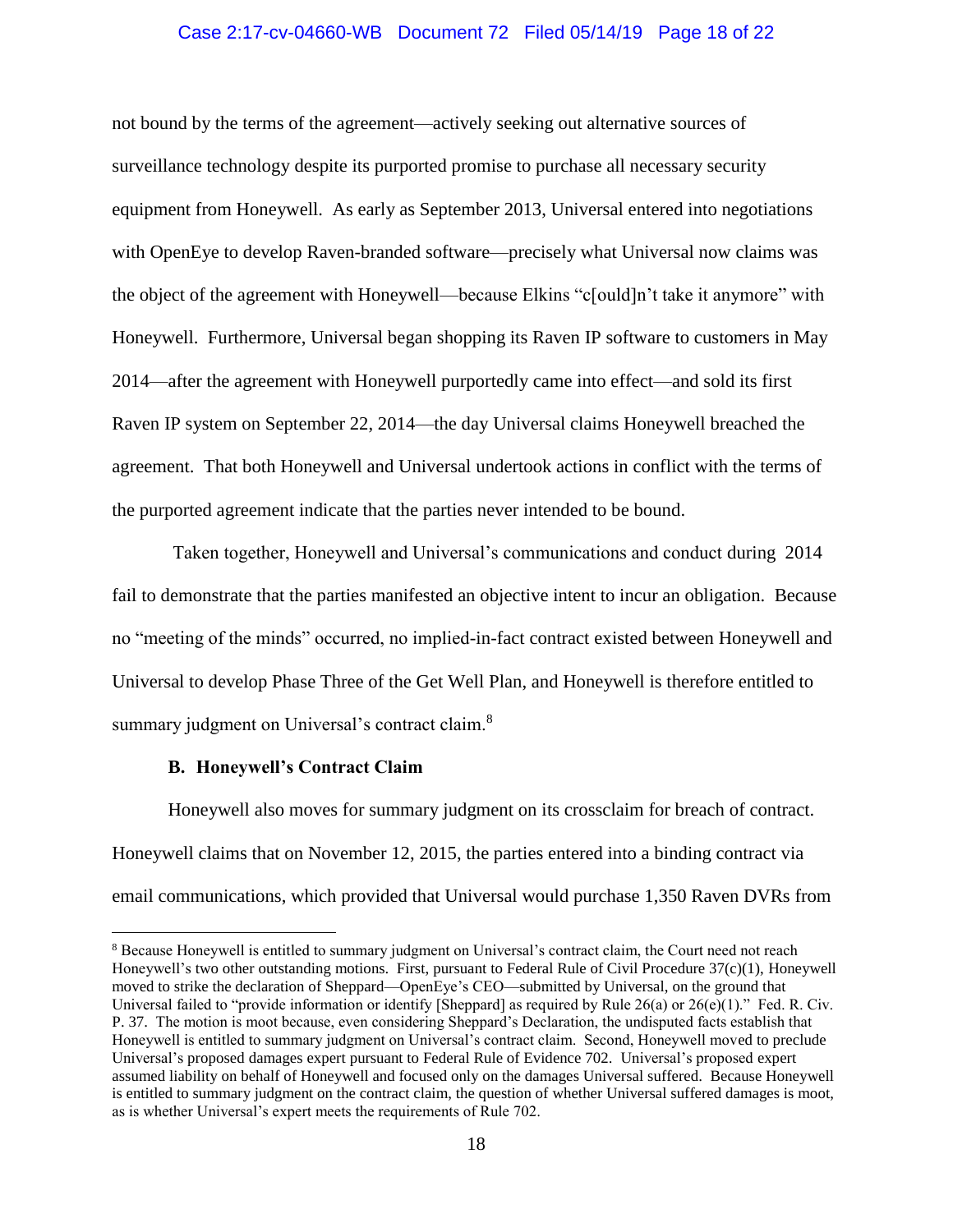## Case 2:17-cv-04660-WB Document 72 Filed 05/14/19 Page 19 of 22

Honeywell under the terms of the still applicable 2013 agreement. Honeywell further claims that Universal breached that agreement by failing to purchase all 1,350 units.

As discussed, to establish a breach of contract claim, Honeywell must show: "(1) the existence of a contract, including its essential terms, (2) a breach of a duty imposed by the contract, and (3) resultant damages." *Ware*, 322 F.3d at 225 (internal quotations and alterations omitted). Here, the record establishes that Honeywell and Universal entered into an agreement, and that Universal breached that agreement. Indeed, Universal does not dispute the factual basis for Honeywell's claims. On November 12, 2015, Honeywell's Trilk emailed Elkins, stating that "[Honeywell] can make a last-time-buy to secure what is needed for the 1350 units we have proposed, but just need to know you are committed to taking all 1350 units." Elkins replied the same day, affirming Universal's intent to purchase 1350 Raven units: "Inder [Reddy, of Honeywell] assured me that nothing . . . would derail his commitment to provide the 1350 (might have been 1250 at that time) raven units. . . . We have clearly expressed our desire to secure these Raven units." In addition, Elkins testified that he had promised to purchase Raven units from Honeywell in late 2015, and that while Universal purchased some amount of Raven DVRs, it had not bought "anywhere close to 1,350."

Universal advances several arguments as to why summary judgment should not be granted on Honeywell's crossclaims, none of which are ultimately persuasive. First, Universal argues that the contract is not enforceable because it was the product of Universal's "attempt to mitigate its damages" from Honeywell's breach of the 2014 implied-in-fact contract. The "duty" to mitigate damages arises only "upon the defendant's breach of contract," *Koppers Co. v. Aetna Cas. & Sur. Co.*, 98 F.3d 1440, 1448 (3d Cir. 1996) (citing *Bafile v. Borough of Muncy,* 588 A.2d 462, 464 (Pa. 1991)), but, as explained, Honeywell did not breach the implied-in-fact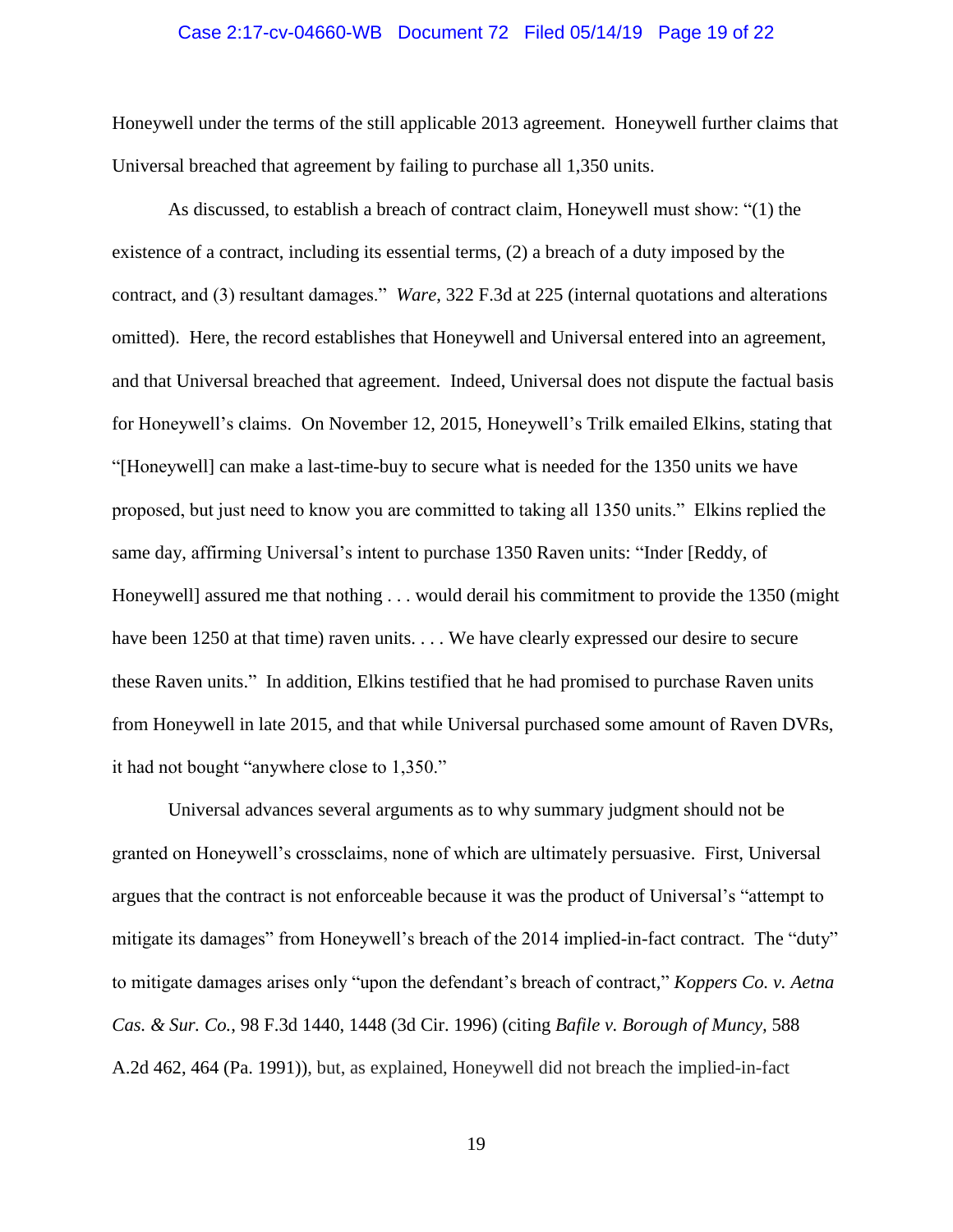## Case 2:17-cv-04660-WB Document 72 Filed 05/14/19 Page 20 of 22

contract because no such contract was ever formed. Furthermore, there is no "duty" to mitigate; rather, mitigation is a "defense [that] may be invoked," "only when recovery is sought." *S. J. Groves & Sons Co. v. Warner Co.*, 576 F.2d 524, 529 (3d Cir. 1978) (applying Pennsylvania law). Accordingly, Universal cannot avoid its obligations under the 2016 agreement based on a "duty to mitigate."

Second, Universal appears to argue that the agreement is unenforceable because it was the product of economic duress: Elkins testified that "[a]t the time that I asked Honeywell to make those units available, it was almost immediately following Mr. Trilk telling me that Honeywell is done with us, relative to Raven," so "I implored Honeywell to produce those units" because "I was scared to death that [he] wouldn't have units available to sell." This argument is also flawed. Although "[i]t is . . . well settled that a contract made under economic duress may be avoided under proper circumstances," a party asserting duress must show that "(1) there exist such pressure of circumstances which compels the injured party to involuntarily or against his will execute an agreement which results in economic loss, and (2) the injured party does not have an immediate legal remedy." *Nat'l Auto Brokers Corp. v. Aleeda Dev. Corp.*, 364 A.2d 470, 474 (Pa. Super. 1976) (quoting *Litten v. Jonathan Logan, Inc.*, 286 A.2d 913, 917 (Pa. Super. 1971)). A contract formed under economic duress is voidable, not void, meaning "[a] party who possesses a power of avoidance for business coercion loses it by electing to affirm the transaction." *Id.* at 476. "Ratification results if a party who executed a contract under duress accepts the benefits flowing from it, or remains silent, or acquiesces in the contract for any considerable length of time after the party has the opportunity to annul or avoid the contract." *Id.* Here, even assuming *arguendo* that Universal had a viable economic duress defense, it lost that defense when it ratified the agreement by purchasing DVRs from Honeywell under the terms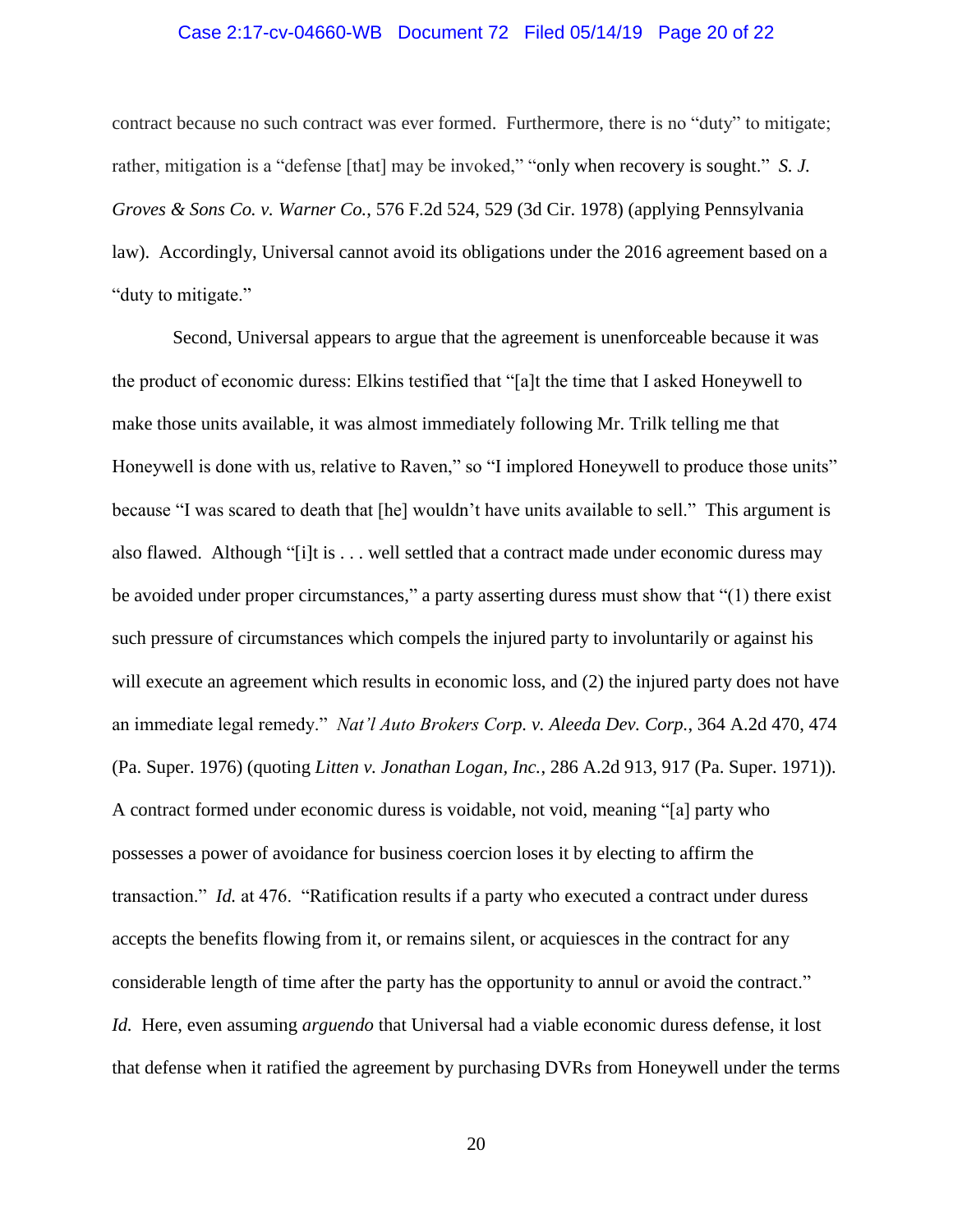#### Case 2:17-cv-04660-WB Document 72 Filed 05/14/19 Page 21 of 22

of the agreement. *See id.* (holding contract not voided when defendant purchased land under the agreement). Accordingly, Universal can not rely on an economic duress defense to avoid its obligations under the 2016 agreement.

Third, Universal argues that Honeywell cannot recover on the contract because after its formation Honeywell offered to sell Universal the remaining units for a reduced price—that is, Honeywell offered to enter into a substituted agreement. Under Pennsylvania law, "a substituted agreement or novation . . . has the effect of extinguishing all rights and duties under the earlier agreement." *Buttonwood Farms, Inc. v. Carson*, 478 A.2d 484, 486 (Pa. Super. 1984). "The party asserting a novation . . . has the burden of proving that the parties intended to discharge the earlier contract." *Id*. (citing *Jacobson & Co. v. Int'l Env't Corp.*, 235 A.2d 612 (Pa. 1967)). Here, Universal has not established that the parties agreed to the novation; in fact, the record evidence shows Universal rejected the offer. Thus, the parties' obligations under the original contract were not extinguished.<sup>9</sup>

Lastly, Universal contends that the agreement is barred by Pennsylvania's statute of frauds, which provides that, for a contract for the sale of goods worth \$500 or more, there must be "some writing sufficient to indicate that a contract for sale has been made between the parties and signed by the party against whom enforcement is sought." 13 Pa. C.S.A. § 2201. This argument is without merit, however, because there is a writing signed by Universal's agent indicating a contract was formed—namely, Elkins' November 12 emails. *See Adani Exports Ltd. v. AMCI Exp. Corp.*, 2007 WL 4298525, at \*11 (W.D. Pa. Dec. 4, 2007) ("Although the Court is unaware of any Pennsylvania court decisions addressing the question, many courts applying the

 $\overline{a}$ 

<sup>&</sup>lt;sup>9</sup> To the degree that Universal argues that the offer of the novation indicates that the parties never agreed to enter into a contract in the first place, that argument also fails. As discussed, the November 12 emails demonstrate that Honeywell and Universal entered into an agreement on the terms described above, and Elkins testified that he had promised to purchase Raven from Honeywell in late 2015.